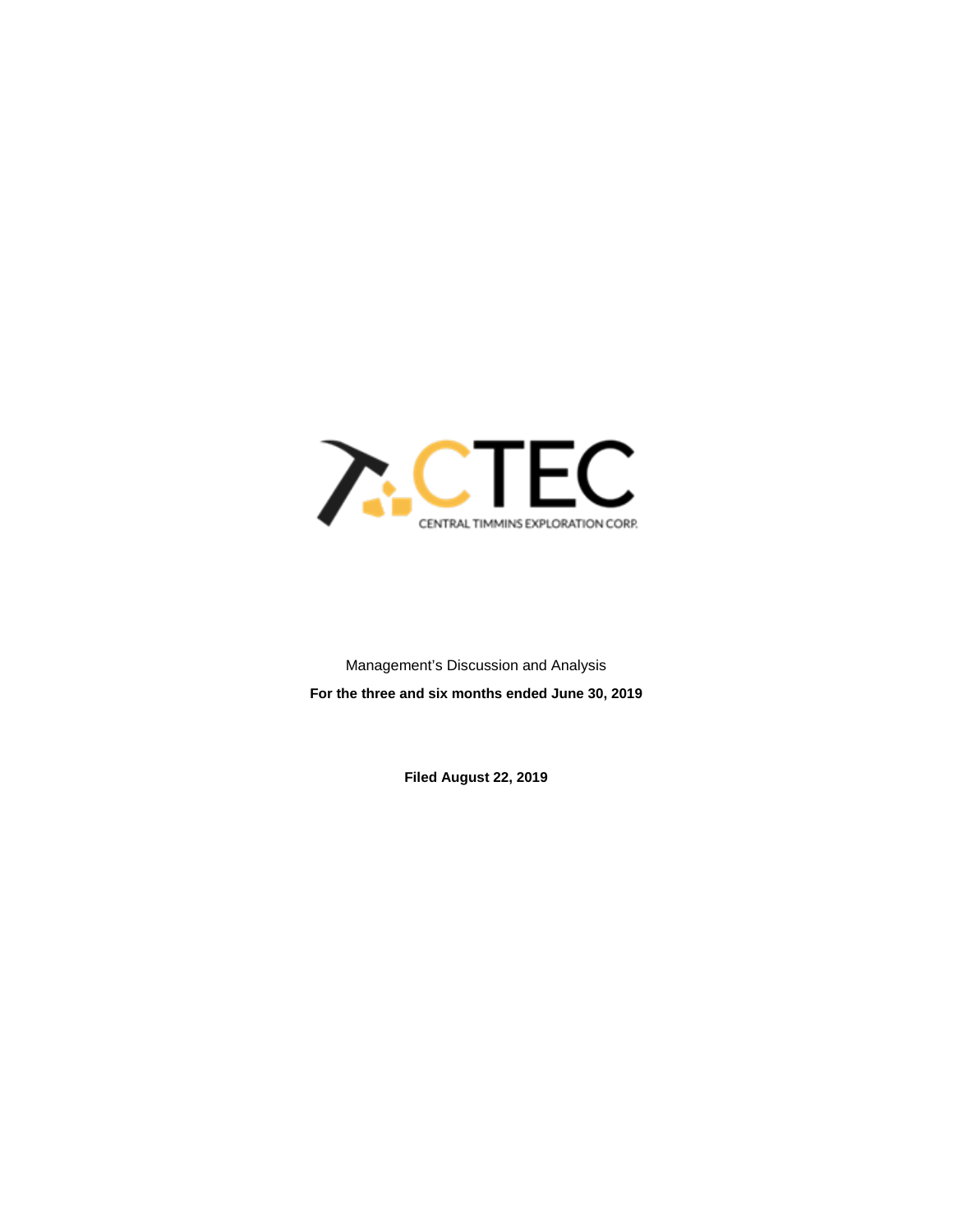

*Management's discussion and analysis (MD&A) relates to the performance, financial condition and future prospects of Central Timmins Exploration Corp. ("CTEC" or the "Company"). This MD&A should be read in conjunction with the unaudited interim condensed financial statements for the three- and six-months ending June 30, 2019 and Notes thereto. Readers are cautioned that the MD&A contains forward-looking statements that are not historical in nature and involves risks and uncertainties. Forward-looking statements are not guarantees as to CTEC's future results as there are inherent difficulties in predicting future results. Accordingly, actual results could differ materially from those expressed or implied in the forward looking statements. Readers are encouraged to consult the Company's audited financial statements for the year ending December 31, 2018 and related notes for additional details. The unaudited interim financial statements and MD&A are prepared in accordance with International Financial Reporting Standards ("IFRS") as issued by the International Accounting Standards Board ("IASB"). All figures are in Canadian dollars unless stated otherwise. This discussion addresses matters we consider important for an understanding of our financial condition and results of operations as of August 22, 2019 and for the three and six months ended June 30, 2019. The Company has adopted National Instrument 51-102F1 as the guideline in presenting the MD&A.*

This Management and Discussion and Analysis was authorized for issuance by the Board of Directors of the Company on August 22, 2019.

## **Description of Business**

The Company is a junior mining, exploration and development company engaged in the acquisition, exploration and development of mineral resource properties in Canada. The Company was formed under the *Business Corporations Act* of Canada as Central Timmins Exploration Corp. on November 10, 2017 by articles of incorporation.

The business objective of the Company is acquiring land and exploring for base and precious metals deposits in the Porcupine Mining Camp of Northeastern Ontario.

On December 22, 2017 the Company entered into a definitive purchase and sale agreement (the "Agreement") to purchase the Timmins mineral exploration properties of Claim Post Resources Inc. ("Claim Post"), for a cash consideration payable at closing of \$350,000 and a Net Smelter Returns Royalty (the "NSR") payable to Claim Post that varies from 1% to a maximum of 2%, depending upon the claims and the pre-existing NSR burden. The NSR provides CTEC the option to buy Claim Post's NSR for cash consideration of \$1,500,000 within 24 months of closing, and if the buyout is not fully exercised, the NSR payable to CTEC is capped at \$5,000,000 total, proceeds net (excluding any buyout payments) to Claim Post. The transaction closed on January 8, 2018 and the \$350,000 payment to Claim Post was made. The transaction was subject to regulatory and third-party approvals and customary conditions precedent. No finder's fees were payable in connection with the transaction.

The Company's initial focus was on closing the transaction with Claim Post. With successful completion in January 2018, CTEC engaged a consultant to complete a National Instrument 43-101 ("NI 43-101") technical report for the acquired properties and has completed an Initial Public Offering to provide funding for working capital and initial exploration activities.

The Company does not hold any interests in producing or commercial mineral deposits. The Company has no production or other material revenue. There is no operating history upon which investors may rely. Commercial development of any kind will only occur in the event that sufficient quantities of mineral resources containing economic concentrations of minerals are discovered. If, in the future, a discovery is made, substantial financial resources will be required to establish mineral resources and/or mineral reserves. Additional substantial financial resources will be required to develop mining and processing for any mineral resources and/or mineral reserves that may be discovered. If the Company is unable to finance the establishment of mineral reserves or the development of mining and processing facilities it may be required to sell all or a portion of its interest in such property to one or more parties capable of financing such development.

Additional information is accessible at the Company's website [www.centraltimmins.com](http://www.centraltimmins.com/) or through the Company's public filings at [www.sedar.com](http://www.sedar.com/) .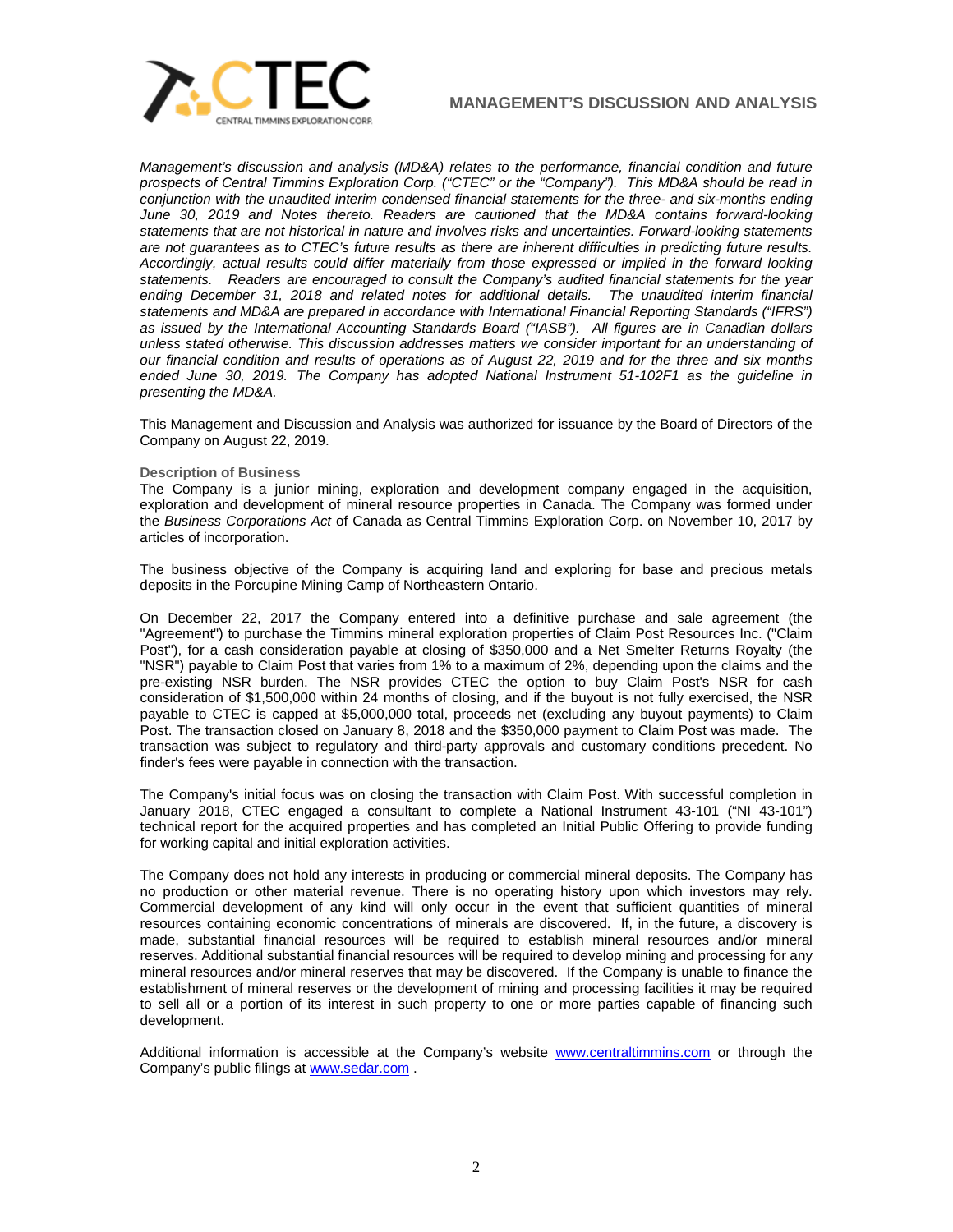

As at August 22, 2019, the directors and officers of the Company are:

Julian Kemp **Director** John Sullivan **Director** Wes Roberts **Director** 

Charles Gryba President, CEO and Director Neville Dastoor Chairman and Director Christopher Hopkins Chief Financial Officer and Corporate Secretary

During March 2018, the Company retained Roscoe Postle and Associates Inc. ("RPA") to prepare a NI 43- 101 Report on the Timmins Area Project. Mr. Paul Chamois, M.Sc., P.Geo. was the independent Qualified Person on the file.

## **Overall Performance**

The following paragraphs provide an analysis of the financial condition of the Company, results of operations, trends, events, uncertainties, and industry and economic factors that affect the Company's performance for the six months ended June 30, 2019.

Total exploration and evaluation costs increased in the period by \$751,584 (December 31, 2018 – \$496,069) to a cumulative total of \$1,606,239.

As at June 30, 2019, the Company had 51,350,000 common shares outstanding.

As at June 30, 2019, the Company's cash position was \$1,033,409 (December 31, 2018 - \$2,068,312). During the year ending December 31, 2018, the Company closed private placements of 31,150,000 shares for aggregate proceeds of \$3,270,000.). The Company will primarily rely on equity financing to raise capital in the future.

## Recent Events

On July 2, 2019 Christopher Hopkins was appointed Chief Financial officer and Corporate Secretary.

On July 2, 2019, the Company issued 1,250,000 stock options to certain directors and officers of the Company at an exercise price of \$0.05 expiring July 2, 2024.

## **Exploration and Development Summary**

As at June 30, 2019, CTEC held a total of 705 (December 31, 2018 – 511) claim and patented units totalling 14,000 ha in the Porcupine Mining District ("The Timmins Area Project"), of which 89 (December 31, 2018 – 89) are patented claims included in the Dayton Agreement, the Racetrack Agreement and the Goldstone Agreement, and 616 (December 31, 2018 – 422) are unpatented claim units.

With the introduction of computer staking in Ontario, CTEC continues to stake claim units mainly in Robb, Turnbull and Bonar Townships covering ground that has good massive sulphide exploration potential for VMS type deposits. As at June 30, 2019 and December 31, 2018, the Company held the following unpatented claim units: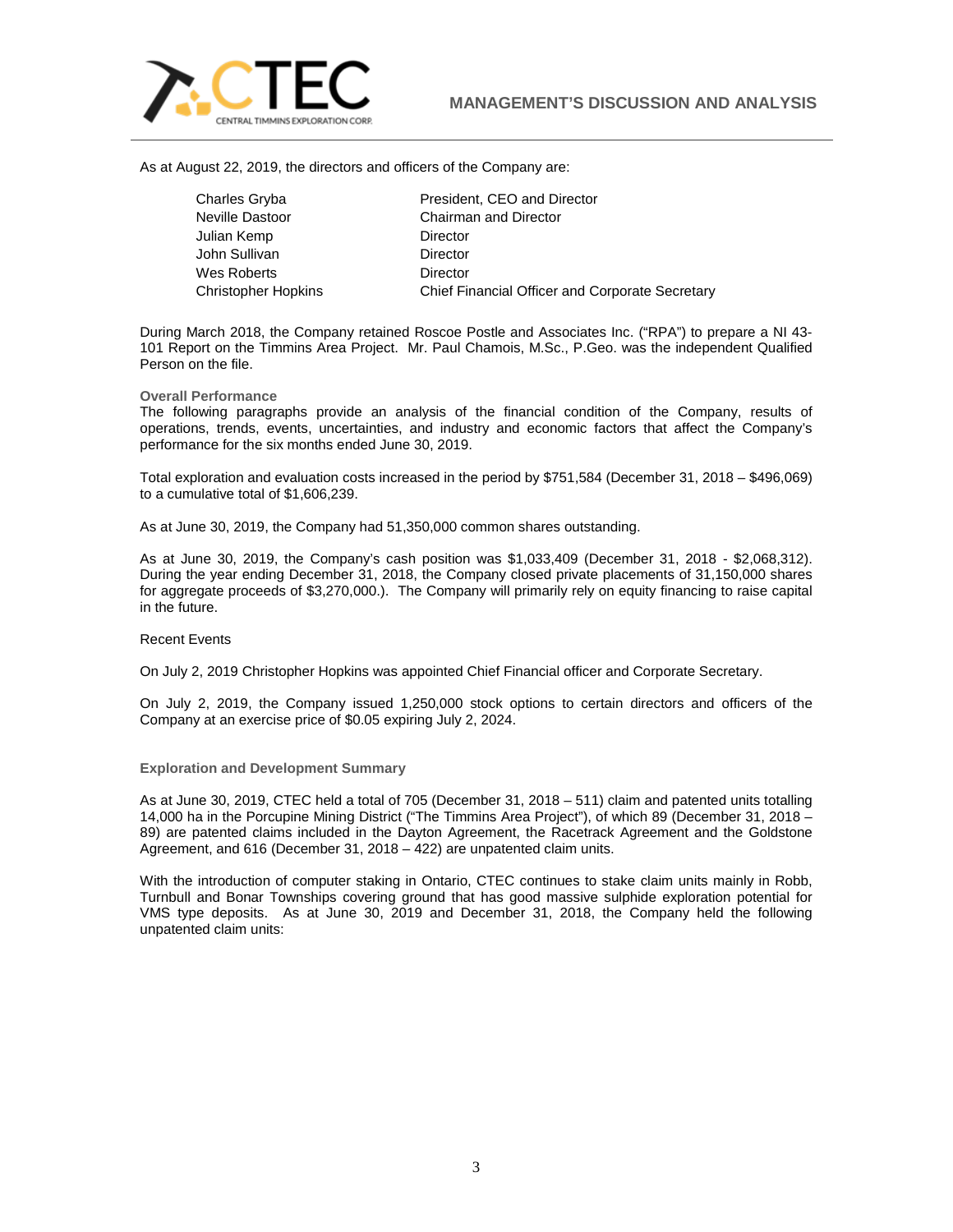

|                          | June 30, 2019 | December 31, |
|--------------------------|---------------|--------------|
| As at,                   |               | 2018         |
|                          | # of Claim    | # of Claim   |
|                          | <b>Units</b>  | Units        |
| Deloro Township          | 33            | 44           |
| Ogden Township           | 91            | 84           |
| <b>Mountjoy Township</b> | 180           | 197          |
| Godfrey Township         | 57.5          | 67           |
| Jamieson Township        | 22            | 12           |
| Jessop Township          | 6             | 6            |
| Price Township           | 5.5           | 6            |
| Robb Township            | 71            | 5            |
| <b>Turnbull Township</b> | 111           | 1            |
| <b>Bonar Township</b>    | 25            |              |
| Cote Township            | 6             |              |
| <b>Tisdale Township</b>  | 3             |              |
| Massey Township          | $\mathbf{2}$  |              |
| <b>Bristol Township</b>  | $\mathbf{2}$  |              |
| Murphy Township          | 1             |              |
|                          | 616           | 422          |

On October 24, 2018 the Company announced that it engaged a drilling contractor in preparation for the Company's initial 5,000-metre diamond drill program and provided an outline of its near-term exploration plan on its Timmins Project in Ontario, Canada.

CTEC has broken down the Timmins Project into four distinct township projects: Deloro and Ogden are located on the south side of the Porcupine Destor Fault Zone ("PDFZ"); and Mountjoy and the 4 Corners Project on the north side of the PDFZ (covering areas in Godfrey, Robb, Jamieson and Turnbull townships).

# **Highlights**

- Drilling Contract and Initial Target
	- o Signed a drilling contract for a 5,000-metre phased diamond drill program that was completed in Q4, 2018 and Q1, 2019.
	- o Drilling commenced in late October 2018 on the Deloro Project.
	- o Initial drilling focused on an area where drill hole DDH #5, completed to a depth of 220m by Dictore Porcupine Gold Mines Limited $(1)$  in 1939, intersected a total of 45 metres of gold-mineralized core that averaged 2.7 g/t in three distinct zones, 2.2 g/t Au over 11m, 1.8 g/t Au over 12m and 3.3 g/t Au over 22m of core length. Each of the intersections also had one or more high-grade portions ranging from a low of 6.3 g/t Au to 21.9 g/t Au all with 1.5m assay lengths.
	- (1) Historic drill intercepts and mining data from the Dictore Property were sourced from historic files and assay logs Assessment File 444 of Deloro Township; Timmins MNDM Office. QA/QC procedures were not found. Historical results are not necessarily indicative of future results. CTEC twinned the 1939 Dictore DDH #5 to confirm the accuracy of the 1939 assaying. The results are discussed below,
	- Mobile Metal Ion ("MMI") Geochemical Sampling in 2012 and 2018
		- o 1,800 MMI samples in Deloro and Ogden Townships and check sampling of 200 MMI locations in Mountjoy Township and on the 4 Corners project in 2018.
		- o Approximately 6,000 MMI samples taken to date on the four projects.<br>
		o SGS Lakefield completed MMI assaving for 53 elements. aer
		- SGS Lakefield completed MMI assaying for 53 elements, generating 300,000 individual assays.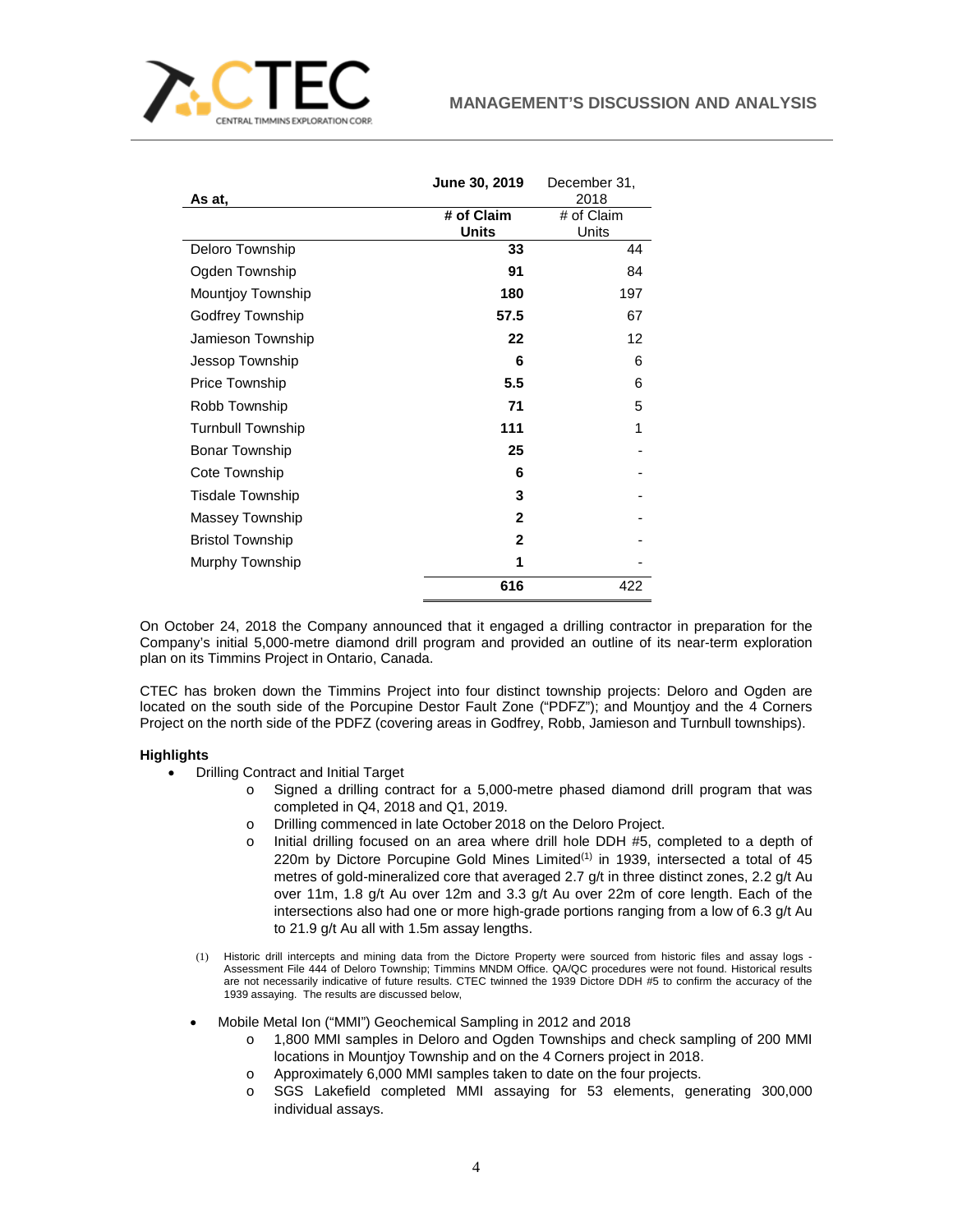



o Serge Nadeau, PhD completed analysis of the entire 6,000 sample MMI data base; initially in 2012 then ongoing through 2018. Mr. Nadeau's analysis has generated 20 targets spread over the four Timmins Project areas.

On January 21, 2019 the Company announced the results of the late-2018 four-diamond drill hole program to confirm the geology of Dictore Porcupine's DDH #5 in Deloro Township. Gold assays ranged from 0.10 g/t to 3.94 g/t over narrow widths. The best assay in CTEC's DDH #1 was from a pyritic zone, which assayed 3.94 g/t Au over a 0.5m core width from 222.8m to 223.3m down the hole.

CTEC holes DDH #2 and DDH #3 were drilled at right angles to DDH #1 and intersected anomalous Au ranging from 10 ppb to 300 ppb. The wide induced polarization ("IP") and strong magnetic responses seen were due to considerable widths of 2% to 3% sulphides and up to three parallel iron formations, each with various percentages of pyrrhotite mineralization.

DDH #4 tested a similar IP, magnetic and Very Low Frequency electromagnetic ("VLF") target 200m to the southwest of DDH #1. Iron formations of varying widths and pyrrhotite content explained the geophysical responses.

CTEC DDH #5 was drilled in February 2019 to check an IP and MMI anomaly in Deloro Township along Pine Street South just south of the PDFZ and about 2km west of DDH's #1 to #4. DDH #5 hole had assays in the ppb-Au range and the bottom half of the hole was in diorite. A review of the data from San Gold historic drilling and CTEC holes #1 to #5 indicates that the diorite maps as a magnetic low, an IP highresistivity anomaly and low-chargeability anomaly. Gold values appear to be near the edges of the diorite contact.

The Company has recently completed a 10km line cutting and IP program in Deloro Township covering the area between CTEC's DDH #1 to #5 and the previous historical drilling of 20 holes on the Dayton Gold Zone. The Dayton zone which is a gold mineralized iron formation has been geologically modelled and several fold nose features have been identified. Gold mineralization is higher grade in the fold locations.

A geophysical consultant has been retained by CTEC to review and consolidate the four types of ground and airborne geophysics that have been covered the Company's properties over the past 20 years and reinterpret the geology of the area to identify new drill targets. The entire Deloro land package is now permitted for drilling as the City of Timmins has granted approval for CTEC to drill on the Deloro patented surface rights owned by the City of Timmins where CTEC owns the patented mineral rights.

In the 2019 winter drill program north of the PDFZ, three targets were tested. DDH #6 tested an MMI anomaly along the south boundary of Mountjoy township. The hole intersected barren sediments prior to being lost in a major fault zone. Due to slow drilling progress a second drilling contractor was retained. The initial contractor moved to Godfrey Township and the Caron claims and the second contractor mobilized to a VMS-modelled MMI anomaly in the central part of Mountjoy Township. Three holes were drilled at both locations.

Godfrey Township holes #7, #8 and #9 each intersected 50m to 100m of altered porphyry with frequent highly-contorted quartz veining, occasional tourmaline and generally fine-grained pyrite. The best assay was 2.46 g/t gold over a 0.6m core width hosted by porphyry from 233.3 to 223.9m in DDH #8. Geological modelling of CTEC DDHs #7, #8 and #9 with four 1936 – 1938 drill holes indicates that the porphyry is at least 500m long, is more than 50m thick and is open below a 300m depth. Narrow Intersections of +1.00 g/t gold plus wide areas of 100 to 300 ppb gold have been intersected along 400m of porphyry strike length.

The geological implications of the Caron porphyry system are encouraging as it is the first confirmed goldbearing porphyry drilled on the east side of the Montreal River fault. The Explor Resources Inc. ("Explor") porphyry-hosted gold system located 3km south of the Caron porphyry is on the west side of the Montreal River fault and mineralization stops abruptly at the fault. Explor has now identified potential open pit gold mineralization over a 3km strike length on the west side of the fault according to Explor information posted to SEDAR.

CTEC entered into a four-year option agreement on April 30<sup>th</sup> 2019 to acquire 93ha of patented mineral rights in Mountjoy Township on strike to the east of the Caron porphyry system. Three lines of recent IP, carried out by the property owner, indicate that the porphyry horizon could extend for several kilometres to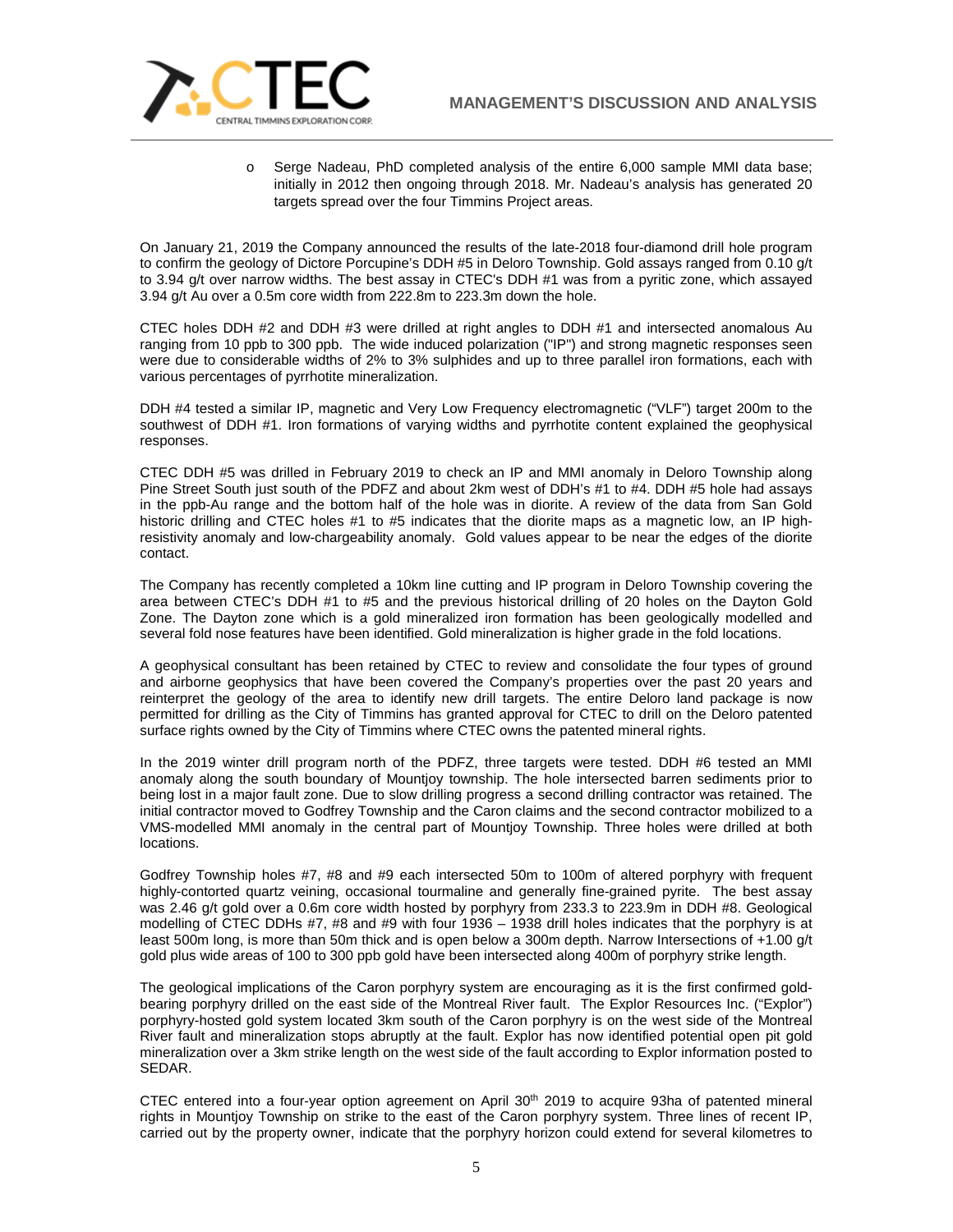

the NE. There could also be a family of porphyries in this part of Mountjoy Township as CTEC MMI surveying indicates several other possible porphyry targets with anomalous gold values. Several drill targets have been permitted.

Mountjoy Township holes #10, #11 and #12 tested a copper-modelled portion of an MMI VMS target accompanied by several airborne anomalies and pulse electromagnetic ("PEM") ground survey responses. There were 15 scattered locations where chalcopyrite mineralization was noted within sediments, some possibly related to diabase dykes. Hole #10 intersected 188 ppm Cu for a 2 meter core width from 33m to 35m, 121 ppm from 60m to 62m depth and 1020 ppm Zn over a 0.5m core width from 286.5 to 287.0m. The next phase of exploration in this area will be an IP survey over the zinc portion of the MMI anomaly.

In parallel with the drilling, CTEC management and consultants are continuing to outline and rank 25 potential drill targets as hard data from the 2018 and 2019 exploration holes is compiled, and further IP surveying is completed. There are now at least 10 drill targets in Deloro and Ogden townships on the south side of the PDFZ and 15 in Mountjoy and Godfrey Townships north of the PDFZ. The assaying of the Faymar Mine crown pillar geotechnical holes confirmed the historical 6 g/t Au vein grade and the 26 Faymar patents will be further evaluated this summer and fall.

## CTEC Summer Drill Program

A four-hole summer drilling program was planned to test targets both north and south of the PDFZ. Drilling began on July 11<sup>th</sup> and was completed on July 24<sup>th</sup> 2019. On the 4 Corners property a hole tested the eastern extension of narrow high-grade silver, lead, zinc veins plus gold values intersected in 2010. The CTEC hole intersected a combination of sediments and porphyries over a 50m width; core is out for assay.

The drill was then moved to Mountjoy Townshiip to drill a porphry/gold target. Three attemps were made with the hole being stopped at 70m after going through 60m of fine sand then into coarse gravel. The drill was then moved 2km north to test the strongest Caron property IP anomaly. The Caron hole successfully collared through 80m of overburdon. The drill hole intersected graphitic sediments, which generated the IP anomoly. A third more southerly Mountjoy Township hole planned to test the porphyry zones to the southeast was deferred to a winter program at the request of the patented surface rights owner.

The final two holes were drilled to test the 14m wide quartz breccia close to the historical Dayton Porcupine gold zone in Deloro Township. See CTEC press release dated June 27, 2019. Both CTEC holes intersected mineralization over similar widths; the core has been logged and split – assays are pending. CTEC's drill program includes modern oriented core technology. The oriented core process slows down geological logging but provides much more accurate geology and vein orientation data.

CTEC geologists are now in the process of relogging 10 Claim Post holes drilled in 2010 in the vicinity of the two recently completed CTEC holes. Logging of the two CTEC Deloro holes indicates that the rock type adjacent to the breccia gold mineralization intersected by Dayton is a silicified greywacke, not andesite as logged in 2010. The historic and 2010 drilling concentrated on following an iron formation horizon located about 20m away from the greywacke contact.

The iron formation is only 1 to 2 meters thick; the greywacke contact mineralizaton is up to 14m wide thus the geywacke horizon has a much higher tonnage potential. The greywacke horizon has been mapped for several kilometers to the northwest into Ogden Township thus giving CTEC a second exploration horizon south of the PDFZ. The relogging program should be be completed in the  $3<sup>rd</sup>$  Quarter of 2019.

Mr. John Sullivan, B.Sc., P.Geo., independent director of CTEC, has acted as the Qualified Person, as defined in NI 43-101, with respect to the disclosure of the scientific and technical information relating to exploration results and future plans contained in this management discussion and analysis.

## *Trends*

Current stock market conditions for public junior resource companies are not supportive of funding grassroots exploration or even advancing resource projects due to low metal prices and other factors. Given the difficulties in raising new capital through the equity markets, such companies are seeking out alternative sources of capital such as joint ventures with strategic partners, raising capital with financial partner equity groups, and investment from royalty-streaming investment groups. It is uncertain how long this trend will continue. Otherwise there are no unusual trends, events or uncertainties presently known or identifiable to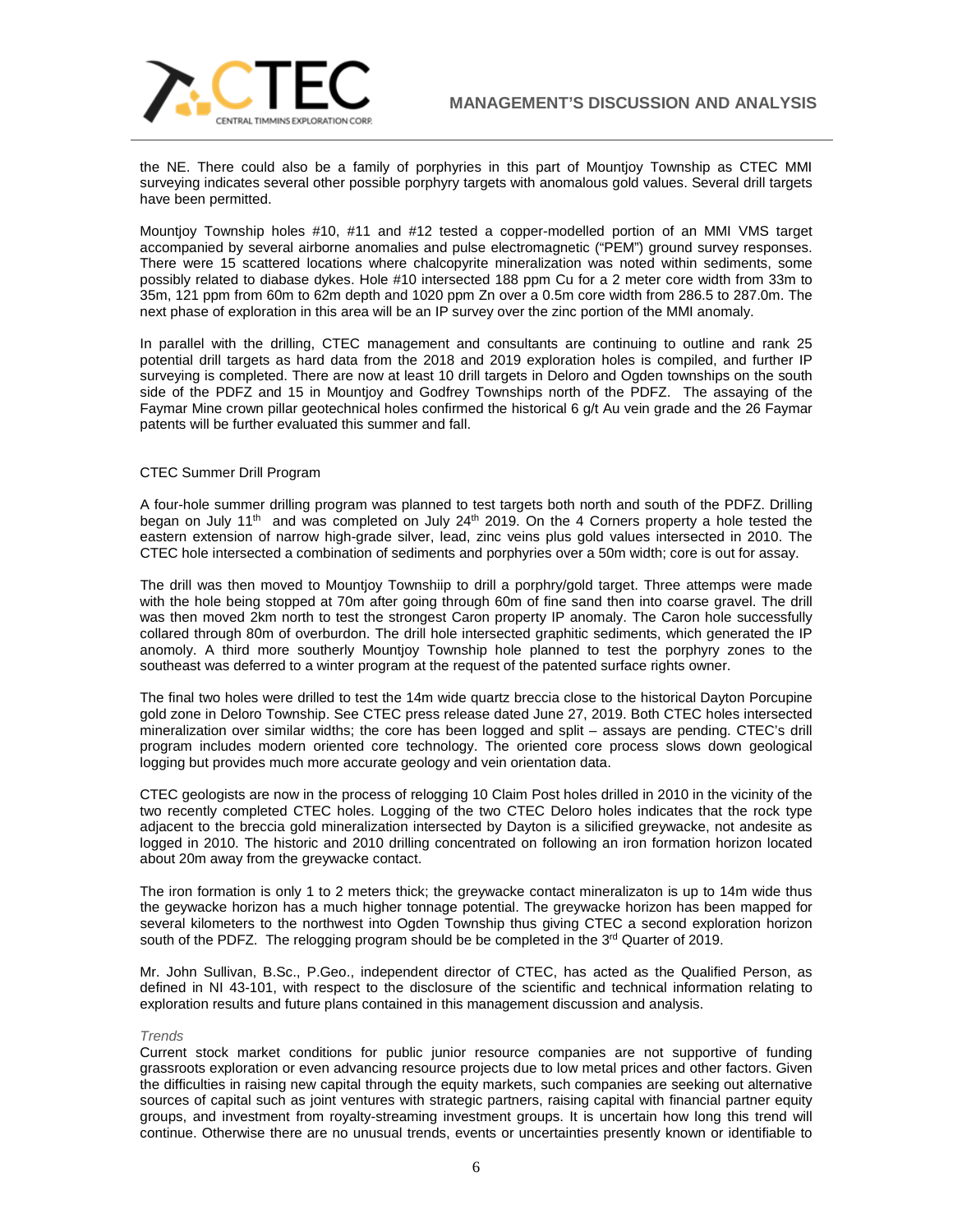

management that are reasonably expected to have a material effect on the Company's business, financial condition or results of operations. The nature of the Company's business is demanding of capital for property acquisition costs, exploration and holding costs. The Company may stake ground as it becomes available for exploration and will drop claims from time to time if claims are deemed to have low potential for discovery. The Company intends to utilize cash on hand to meet its obligations and will continue to raise funds primarily by equity financings as necessary to augment this cash position as it does not have any operating cash flow.

#### *Flow-Through Expenditure Commitment*

As of June 30, 2019, the Company's remaining obligation for flow-through expenditures was \$275,339 (December 31, 2018 - \$1,000,000).

## *Office and Management and Consulting Fee Commitment*

The Company is committed to monthly payments under the terms of operating agreements for the office space and management and consulting fees. The aggregate remaining payments per year are as follows:

| 2019 | \$163,858 |
|------|-----------|
| 2020 | \$198,779 |
| 2021 | \$ 76,000 |

#### *Use of Funds*

The Company will spend its available funds to further its stated business objectives. Specifically, the available funds will be spent to explore and develop the Timmins Area Project. There may be circumstances where, for sound business reasons, a reallocation of funds may be necessary in order for the Company to achieve its stated business objectives.

#### **Industry Risks**

The Company is subject to numerous risk factors that may affect its business prospects in the future. These include risks inherent to exploration, development and operating companies, dependence on key personnel, commodity prices, and availability of capital, environmental and permitting risks, acquisition risks, competition and potential risks relating to land titles.

There are certain risk factors that could have material effects on the Company that are not quantifiable at present due to the nature of the Company's industry segment and other considerations.

### *Additional Capital*

The exploration and development activities of the Company may require substantial additional financing. Failure to obtain sufficient financing may result in delaying or indefinite postponement of exploration and development of any of the Company's properties. There can be no assurance that additional capital or other types of financing will be available if needed or that, if available, the terms of such financings will be favourable to the Company. In addition, low commodity prices may affect the Company's ability to obtain financing.

## *Exploration Development and Operating Risk*

Mineral exploration involves many risks, which even a combination of experience, knowledge and careful evaluation may not be able to overcome. Operations in which the Company has a direct or indirect interest will be subject to all the hazards and risks normally incidental to exploration and development, any of which could result in work stoppages, damage to property, and possible environmental damage. None of the properties in which the Company has an interest have a known body of commercial ore. Development of the Company's mineral properties will follow upon obtaining satisfactory exploration results. Mineral exploration and development involve a high degree of risk and few properties that are explored are ultimately developed into producing mines. There is no assurance that the Company's mineral exploration and development activities will result in any discoveries of commercially viable bodies of ore. The long-term profitability of the Company's operations will be in part directly related to the cost and success of its exploration programs, which may be affected by a number of factors. Substantial expenditures are required to establish mineral resources and reserves through drilling, to develop process flow sheets, to extract the metal from the resources and, in the case of new properties, to develop the mining and processing facilities and infrastructure at any site chosen for mining. Although substantial benefits may be derived from the discovery of a major mineralized deposit, no assurance can be given that minerals will be discovered in sufficient quantities to justify commercial operations or that the funds required for development can be obtained on a timely basis.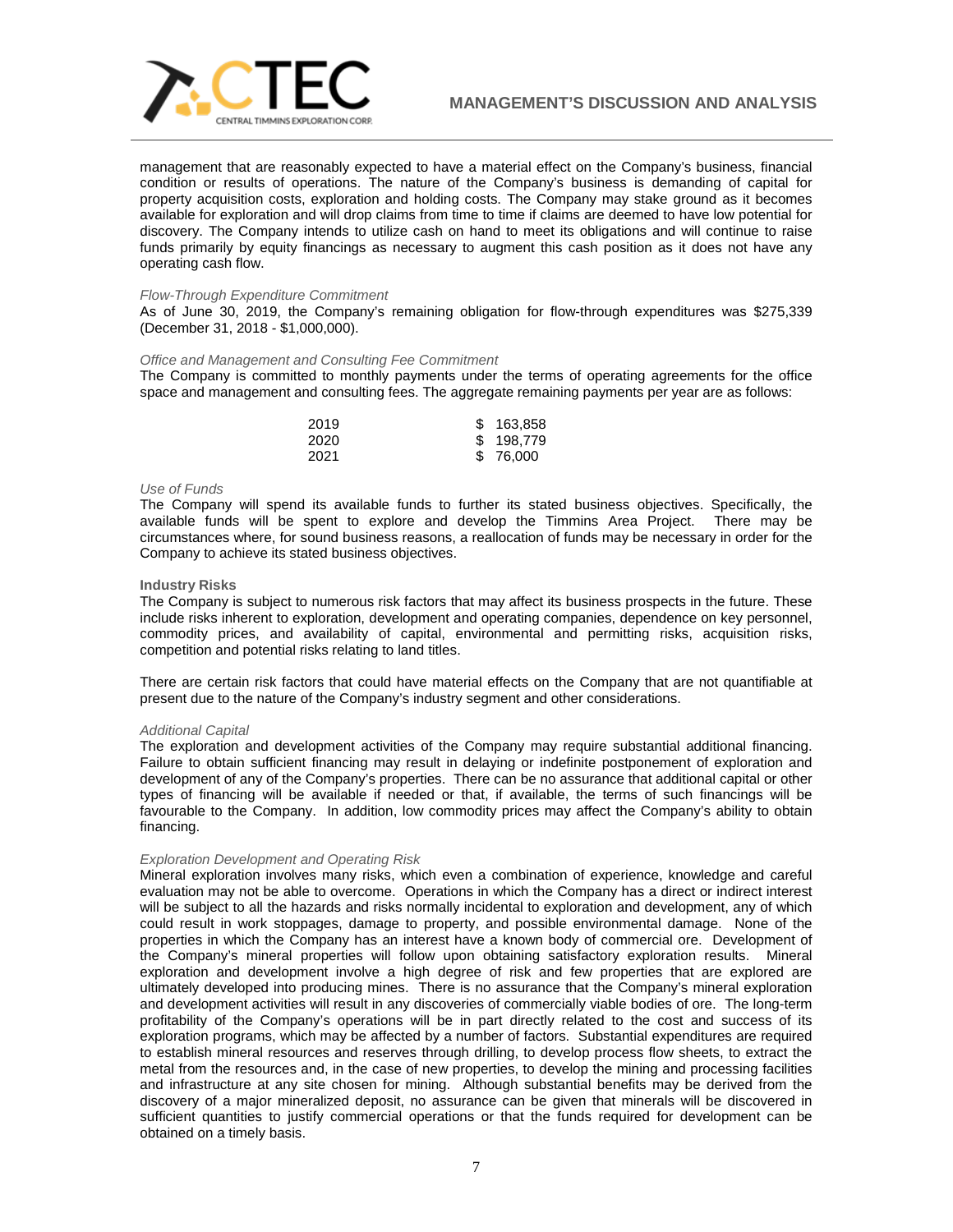

## *Business Risk*

The success of the operations and activities of CTEC is dependent to a significant extent on the efforts and abilities of its management, outside contractors, experts and other advisors. Investors must be willing to rely to a significant degree on management's discretion and judgment, as well as the expertise and competence of the outside contractors, experts and other advisors. The Company does not have a formal program in place for succession of management and training of management. The loss of one or more of the key employees or contractors, if not replaced on a timely basis, could adversely affect the Company's operations and financial performance.

## *Commodity Prices*

The price of the Company's common shares, its financial results, and exploration and development activities have been, or may in the future be, adversely affected by declines in the price of gold and/or other metals. Gold prices fluctuate widely and are affected by numerous factors beyond the Company's control such as the sale or purchase of commodities by various central banks, financial institutions, expectations of inflation or deflation, currency exchange fluctuations, interest rates, global or regional consumptive patterns, international supply and demand, speculative activities and increased production due to new project developments, improved production methods and international economic and political trends. The Company's revenues, if any, are expected to be in large part derived from mining, precious and base metals or interests related thereto. The effect of these factors on the price of metals, and therefore the economic viability of any of the Company's exploration projects, cannot accurately be predicted.

## *Environmental and Permitting*

All phases of the Company's operations are subject to environmental regulation in the various jurisdictions in which it operates. These regulations, among other things, mandate the maintenance of air and water quality standards, land reclamation, transportation, storage and disposal of hazardous waste. Environmental legislation is evolving in a manner which will require stricter standards and enforcement, increased fines and penalties for non-compliance, more stringent environmental assessments of proposed projects and a heightened degree of responsibility for companies and their officers, directors, and employees. There is no assurance that future changes in environmental regulation, if any, will not adversely affect the Company's operations.

To the Company's knowledge, there are no liabilities to date which relate to environmental risks or hazards.

## *Risks Related to Environmental, Mining and Other Regulations*

CTEC and its prospective customers are subject to extensive environmental, health and safety regulations that impose, and will continue to impose, significant costs and liabilities. In addition, future regulations, or more stringent enforcement of existing regulations, could increase those costs and liabilities, which could adversely affect the Company's results of operations.

## *Acquisition*

The Company uses its best judgment to acquire mineral properties for exploration and development. In pursuit of such opportunities, the Company may fail to select appropriate acquisition candidates or negotiate acceptable agreements, including arrangements to finance the acquisitions and development, or integrate such opportunity and their personnel with the Company. CTEC cannot assure that it can complete any acquisition that it pursues, or is currently pursuing, on favourable terms, or that any acquisition completed will ultimately benefit the Company. The Company's management and directors have experience globally, thus, potential acquisitions may be outside of Canada.

## *Competition*

The mining industry is intensely competitive in all of its phases, and the Company competes with many companies possessing greater financial resources and technical facilities than itself. Competition in the mining business could adversely affect the Company's ability to acquire suitable producing properties or prospective properties for mineral exploration and development in the future.

## *Land Title*

The Company has not sought formal title opinions on its mineral property interests. Any of the Company's properties may be subject to prior unregistered agreements or transfers or native land claims and title may be affected by undetected defects. The Company has no present knowledge of any material defect in the title of any of the properties in which the Company has or may acquire an interest.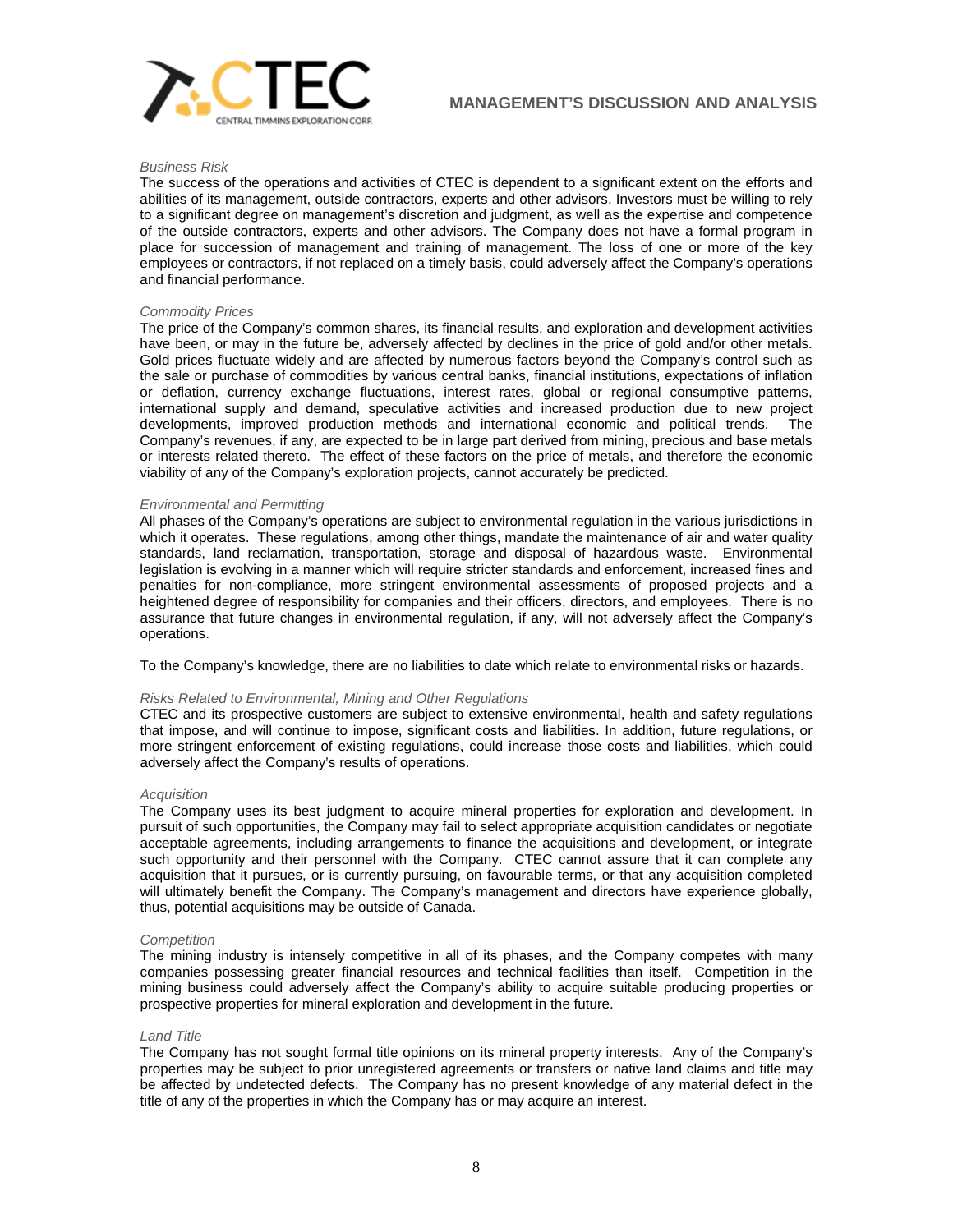**Review of Operations**

**Three Months Ended June 30, 2019 and 2018**

The Company had a net loss of \$385,331 or \$0.007 per share for the three months ended June 30, 2019, compared to \$207,227 or \$0.007 per share for the three months ended June 30, 2018.

Professional fees were \$82,418 for the three months ended June 30, 2019 compared to \$40,494 for the three months ended June 30, 2018. Fees were higher in the current period due to legal fees and consulting fees incurred. These fees were routine professional services such as legal advice audit fees and contracting fees. These expenses will increase on a going forward basis as the Company becomes more active and starts to raise additional funds.

General and administrative costs were \$13,337 for the three months ended June 30, 2019 compared to \$17,533 for the three months ended June 30, 2018. These expenses decrease from the previous year due to the reclassification of the office lease. These expenses will increase on a going forward basis as the Company becomes more active and starts to incur increased operating costs.

Shareholder information costs were \$14,478 for the three months ended June 30, 2019 compared to \$3,047 for the three months ended June 30, 2018. Fees are higher in the current period due to fees incurred for the Annual General Meeting, filing fees and news releases. These expenses will increase on a going forward basis as the Company becomes more active and starts to incur increased disclosure and filing costs.

Investor relations and travel costs were \$60,555 for the three months ended June 30, 2019 compared to \$856 for the three months ended June 30, 2018. The increase in the current period is due to fees paid to an investor relations consultant and travel costs to attend conferences. These expenses will increase on a going forward basis as the Company becomes more active and starts to incur increased operating costs.

Total exploration and evaluation costs were \$267,257 for the three months ended June 30, 2019 compared to \$145,297 for the three months ended June 30, 2018, to a cumulative total of \$1,606,239. The increase is due to geophysical surveying and diamond drilling completed on the Timmins Area Properties in the current period.

## **Six months Ended June 30, 2019 and 2018**

The Company had a net loss of \$847,228 or \$0.016 per share for the six months ended June 30, 2019, compared to \$183,624 or \$0.007 per share for the six months ended June 30, 2018.

Professional fees were \$133,583 for the six months ended June 30, 2019 compared to \$133,583 for the six months ended June 30, 2018. Fees were higher in the current period due to legal fees and consulting fees incurred. These fees were routine professional services such as legal advice, audit fees and contractor fees. These expenses will increase on a going forward basis as the Company becomes more active and starts to raise additional funds.

General and administrative costs were \$27,998 for the six months ended June 30, 2019 compared to \$22,038 for the six months ended June 30, 2018. These expenses will increase on a going forward basis as the Company becomes more active and starts to incur increased operating costs.

Shareholder information costs were \$29,762 for the six months ended June 30, 2019 compared to \$3,7202 for the six months ended June 30, 2018. Fees are higher in the current period due to fees incurred for the Annual General Meeting, filing fees and new releases. These expenses will increase on a going forward basis as the Company becomes more active and starts to incur increased disclosure and filing costs.

Investor relations and travel costs were \$88,450 for the six months ended June 30, 2019 compared to \$2,431 for the six months ended June 30, 2018. The increase in the current period is due to fees paid to an investor relations consultant and travel costs to attend conferences. These expenses will increase on a going forward basis as the Company becomes more active and starts to incur increased operating costs.

Total exploration and evaluation costs were \$751,584 for the six months ended June 30, 2019 compared to \$161,128 for the six months ended June 30, 2018, to a cumulative total of \$1,606,239. The increase is due to geophysical surveying and diamond drilling completed on the Timmins Area Properties in the current period.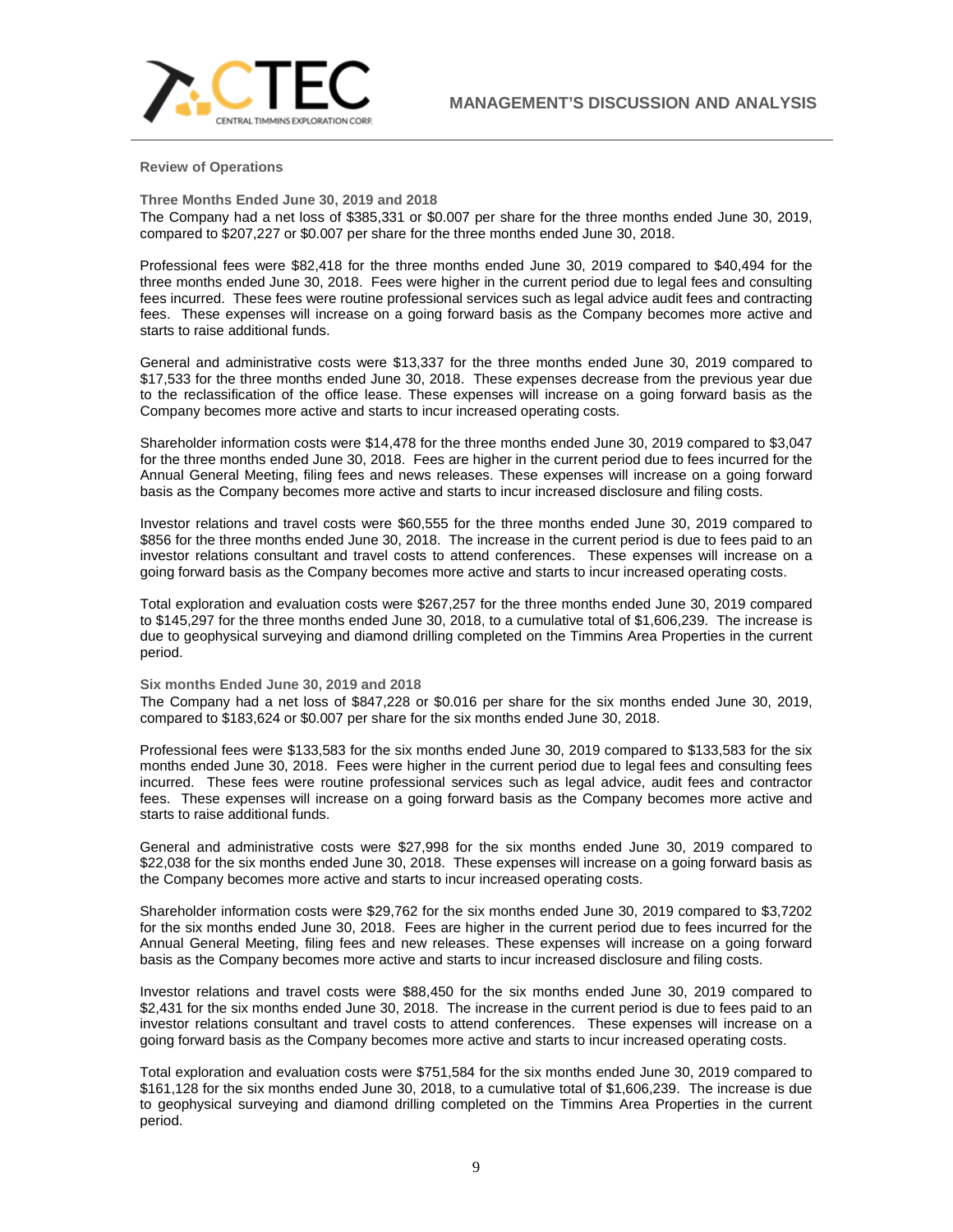

## **Selected Quarterly Financial Data**

|                                                                              | <b>June 30.</b><br>2019 | March 31.<br>2019 | December<br>31,<br>2018 | September<br>30.<br>2018 | <b>June 30.</b><br>2018 | March 31.<br>2018 | <b>Date of Incorporation</b><br>November 10, 2017 to<br>December 31, 2017 |
|------------------------------------------------------------------------------|-------------------------|-------------------|-------------------------|--------------------------|-------------------------|-------------------|---------------------------------------------------------------------------|
| Income (loss) and comprehensive<br>income (loss)<br>Income (loss) per share, | (385, 331)              | (461, 853)        | (549,088)               | (172.485)                | (207, 227)              | 23,603            | (475, 582)                                                                |
| basic and diluted                                                            | (0.007)                 | (0.009)           | (0.018)                 | (0.006)                  | (0.007)                 | 0.001             | (0.048)                                                                   |
| <b>Total assets</b>                                                          | 1,129,290               | 1.843.541         | 2.157.417               | 209.796                  | 431.805                 | 568,436           | 499,977                                                                   |

**Liquidity and Capital Resources**

The mineral properties of the Company are in the exploration and development stage and, as a result, the Company has no source of operating cash flow. The exploration and development of the Company's properties depends on the ability of the Company to obtain financing.

If the Company's exploration programs are successful, additional funds will be required to develop the Company's properties and to place them into commercial production. The only source of future funds presently available to the Company is through the issuance of share capital, or by the sale of an interest in any of its properties in whole or in part. The ability of the Company to arrange such financing or sale of an interest in the future will depend in part upon the prevailing market conditions as well as the business performance of the Company. There can be no assurance that the Company will be successful in its efforts to arrange additional financing, if needed, on terms satisfactory to the Company. If additional financing is raised through the issuance of shares, control of the Company may change and shareholders may experience dilution. If adequate financing is not available, the Company may be required to delay, reduce the scope of, or eliminate one or more exploration activities or relinquish rights to certain of its interests. Failure to obtain additional financing on a timely basis could cause the Company to forfeit its interests in some or all of its properties and reduce or terminate its operations.

As at June 30, 2019, the Company had cash of \$1,033,409 (December 31, 2018 - \$2,068,312) to settle current liabilities of \$251,252 (December 31, 2018 - \$504,953). All of the Company's financial trade liabilities have contractual maturities of less than one year and are subject to normal trade terms.

As at June 30, 2019, the Company had working capital of \$835,642 (December 31, 2018 - \$1,652,464). In order to meet its longer-term working capital needs and property exploration expenditures, the Company intends on securing additional financing to ensure that those obligations are properly discharged. As such, management believes that the Company will then have sufficient working capital to discharge its current and anticipated obligations for a minimum of one year. There can be no assurance that CTEC will be successful in its efforts to arrange additional financing on terms satisfactory to the Company. If additional financing is raised through the issuance of shares from the treasury of the Company, control of CTEC may change and shareholders may experience additional dilution. If adequate financing is not available or cannot be obtained on a timely basis, the Company may be required to delay, reduce the scope of, or eliminate one or more of its exploration activities or relinquish some or all of its rights to certain of its interests in mineral properties.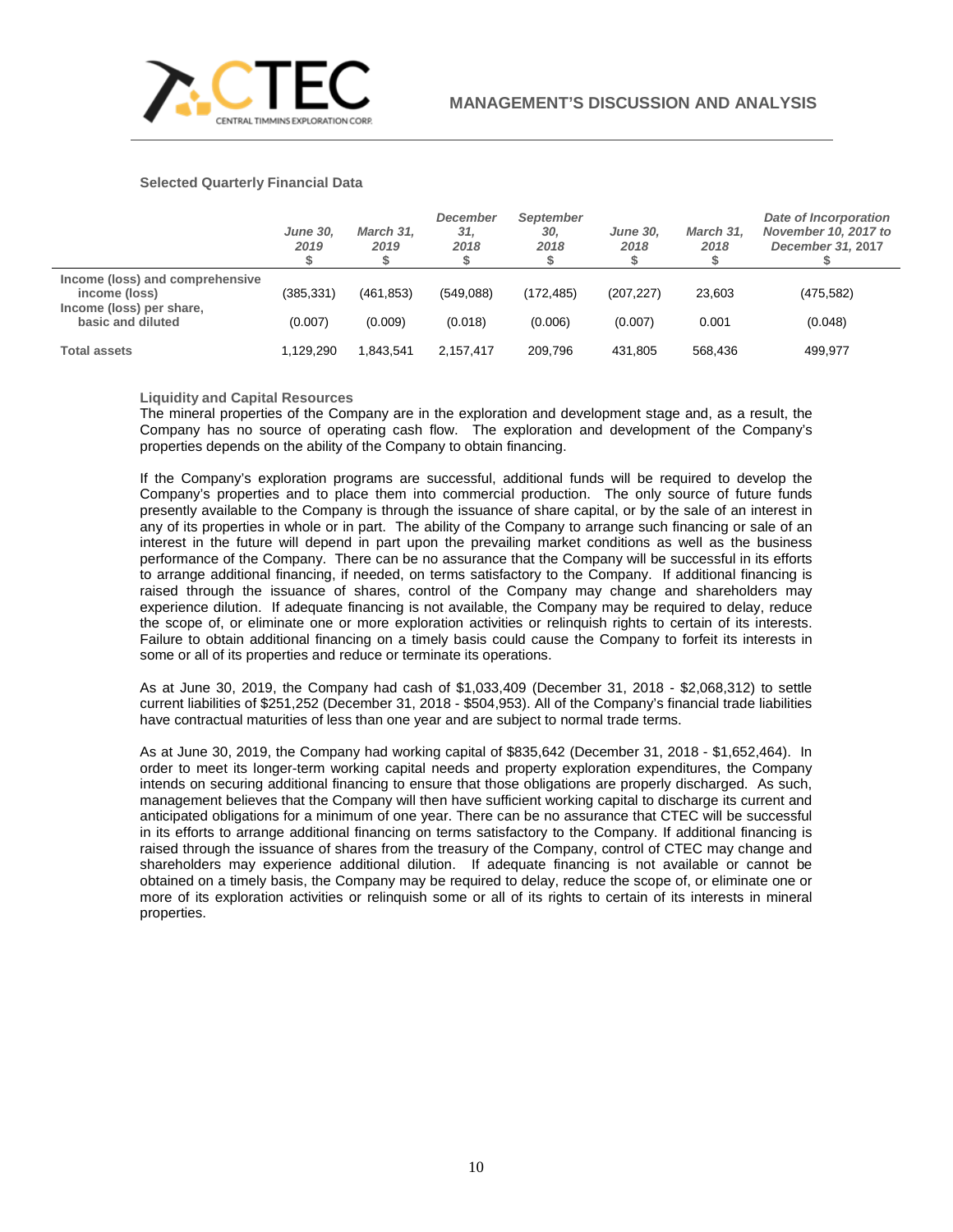

## **Capital Stock**

As at June 30, 2019, the Company's authorized number of common shares was unlimited and without par value.

|                                                | <b>Number of Shares</b> | <b>Amount</b> |
|------------------------------------------------|-------------------------|---------------|
| Balance at December 31, 2017                   | 15,000,000              | \$<br>150,000 |
| Private placement                              | 31,150,000              | 3,270,000     |
| Debt conversion                                | 4,900,000               | 245,000       |
| Shares issued for property payment             | 200,000                 | 20,000        |
| Shares issued for MOU agreement                | 100,000                 | 12,000        |
| Share issue costs - legal                      |                         | (129, 177)    |
| Share issue costs - cash                       |                         | (177, 400)    |
| Reserve on issuance of warrants                |                         | (122, 779)    |
| Premium liability on flow-through shares       |                         | (475,000)     |
| Balance at December 31, 2018 and June 30, 2019 | 51,350,000              | 2,792,644     |

# **Warrants**

As of June 30, 2019, the following share purchase warrants were outstanding:

| December 31,<br>2017     | <b>Issued</b> | (Exercised)              | <b>Expired</b> | Six months<br>ending June 30,<br>2019 | Terms                                         |
|--------------------------|---------------|--------------------------|----------------|---------------------------------------|-----------------------------------------------|
| $\overline{\phantom{0}}$ | .550,000      | $\overline{\phantom{a}}$ |                | 1,550,000                             | Exercisable at \$0.10 until October 16, 2020  |
|                          | 100.000       |                          |                | 100.000                               | Exercisable at \$0.10 until October 16, 2023  |
| $\blacksquare$           | 157,500       | $\overline{\phantom{0}}$ |                | 157,500                               | Exercisable at \$0.10 until November 16, 2020 |
|                          | .807.500      | $\overline{\phantom{0}}$ |                | 1.807.500                             |                                               |

## **Options**

Details of the options outstanding as at March 31, 2019 are as follows:

|                                         | Weighted<br>Average<br><b>Exercise</b><br><b>Price</b> | Number of<br><b>Options</b> |
|-----------------------------------------|--------------------------------------------------------|-----------------------------|
| Outstanding at beginning of period/year | 0.10                                                   | 3,400,000                   |
| Transactions during the period:         |                                                        |                             |
| Granted                                 | $\overline{\phantom{0}}$                               |                             |
| Granted                                 |                                                        |                             |
| Outstanding at end of period/year       | 0.10                                                   | 3,400,000                   |
| Exercisable at end of period/year       | 0.10                                                   | 850,000                     |

As at the date of this report the Company had common shares outstanding of 51,350,000, options outstanding 4,650,000 and warrants outstanding of 1,807,500.

## Transactions with Related Parties

As at June 30, 2019, the trade and other payables balance includes related party amounts of \$3,390 (December 31, 2018 - \$4,962). The related parties are directors and officers of the Company, an individual who is related to the President and CEO of the Company and entities over which executive management and directors have control or significant influence. The amounts are for services rendered during the year and arose as a result of transactions entered into with the related parties in the ordinary course of business.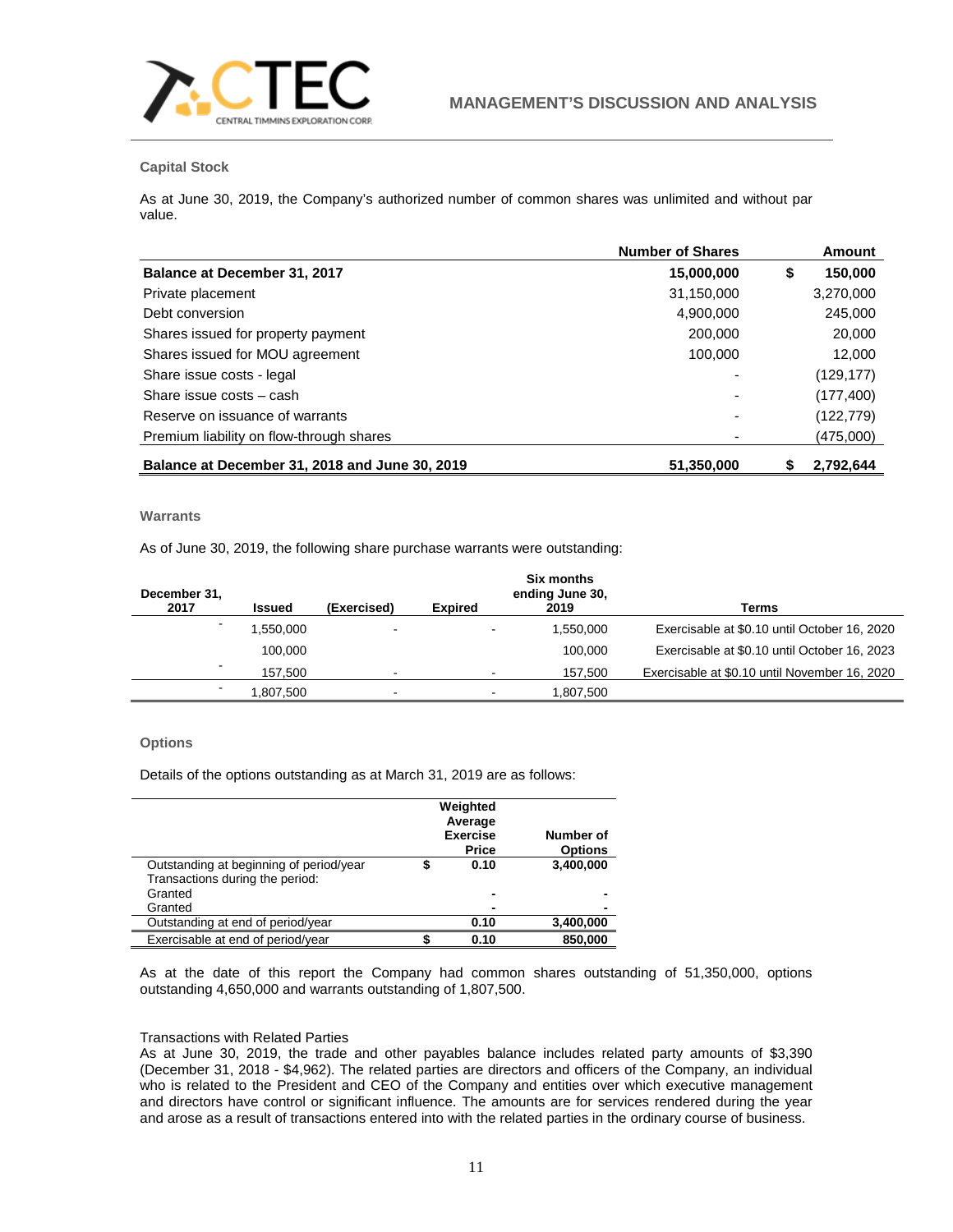

On February 26, 2018 the Company entered into a Conversion Agreement with each of its Promissory Note holders to which the parties agreed to convert \$350,000 of debt for 4,900,000 commons shares. The commons shares were valued at a fair value of \$0.05 per share for a total of \$245,000. The remaining \$105,000 was recorded as a gain on debt forgiveness in the interim condensed statement of income and comprehensive income. The accrued interest amount of \$8,438 was forgiven by the Promissory Note holders at the time of conversion was recorded as a gain on debt forgiveness in the interim condensed statement of income and comprehensive income.

Compensation of key management personnel of the Company

The remuneration of directors and other members of key management personnel during the three and six months ended June 30, 2019 were as follows:

|                                         | For three months ended |    |                          |   | For six months ended |    |                          |
|-----------------------------------------|------------------------|----|--------------------------|---|----------------------|----|--------------------------|
|                                         | <b>June 30,</b>        |    | June 30.                 |   | <b>June 30,</b>      |    | June 30,                 |
|                                         | 2019                   |    | 2018                     |   | 2019                 |    | 2018                     |
| Management and consulting fees          | \$<br>63,000           | \$ | 21.000                   | S | 33,000               | \$ | 21,000                   |
| Exploration and evaluation expenditures | 36,000                 |    | $\overline{\phantom{0}}$ |   | 18,000               |    |                          |
| Share-based compensation                | 54,960                 |    | $\overline{\phantom{0}}$ |   | 27,480               |    | $\overline{\phantom{0}}$ |
| Other Information                       |                        |    |                          |   |                      |    |                          |

Additional Disclosure for Venture Companies without Significant Revenue

The following is additional financial information for the period regarding the Company as required by National Instrument 51-102 – Continuous Disclosure Obligations, for TSX-V issuers.

|                                                | <b>June 30,</b><br>2019                      | June 30,<br>2018                             |
|------------------------------------------------|----------------------------------------------|----------------------------------------------|
|                                                |                                              |                                              |
| Exploration and evaluation expenditures        | \$<br>751,584                                | \$<br>161,128                                |
| Administrative expenses                        | \$<br>364,644                                | \$<br>135,934                                |
| <b>Total assets</b>                            | \$<br>1,129,290                              | \$<br>431,805                                |
|                                                | For the six months<br>ended<br>June 30, 2019 | For the six months<br>ended<br>June 30, 2018 |
| <b>Exploration and evaluation expenditures</b> | <b>Expensed</b>                              | <b>Expensed</b>                              |
| Acquisition costs                              | \$<br>26,923                                 | \$<br>20,000                                 |
| Assays                                         | 21,768                                       |                                              |
| Drilling                                       | 362,417                                      |                                              |
| Geophysical and MMI Surveys                    | 115,337                                      | 68,990                                       |
| Technical Report (43-101)                      |                                              | 57,293                                       |
| Consulting                                     | 125,425                                      |                                              |
| Other exploration and evaluation expenditures  | 99,714                                       | 14,845                                       |
| Total exploration and evaluation expenditures  | \$<br>751,584                                | \$<br>161,128                                |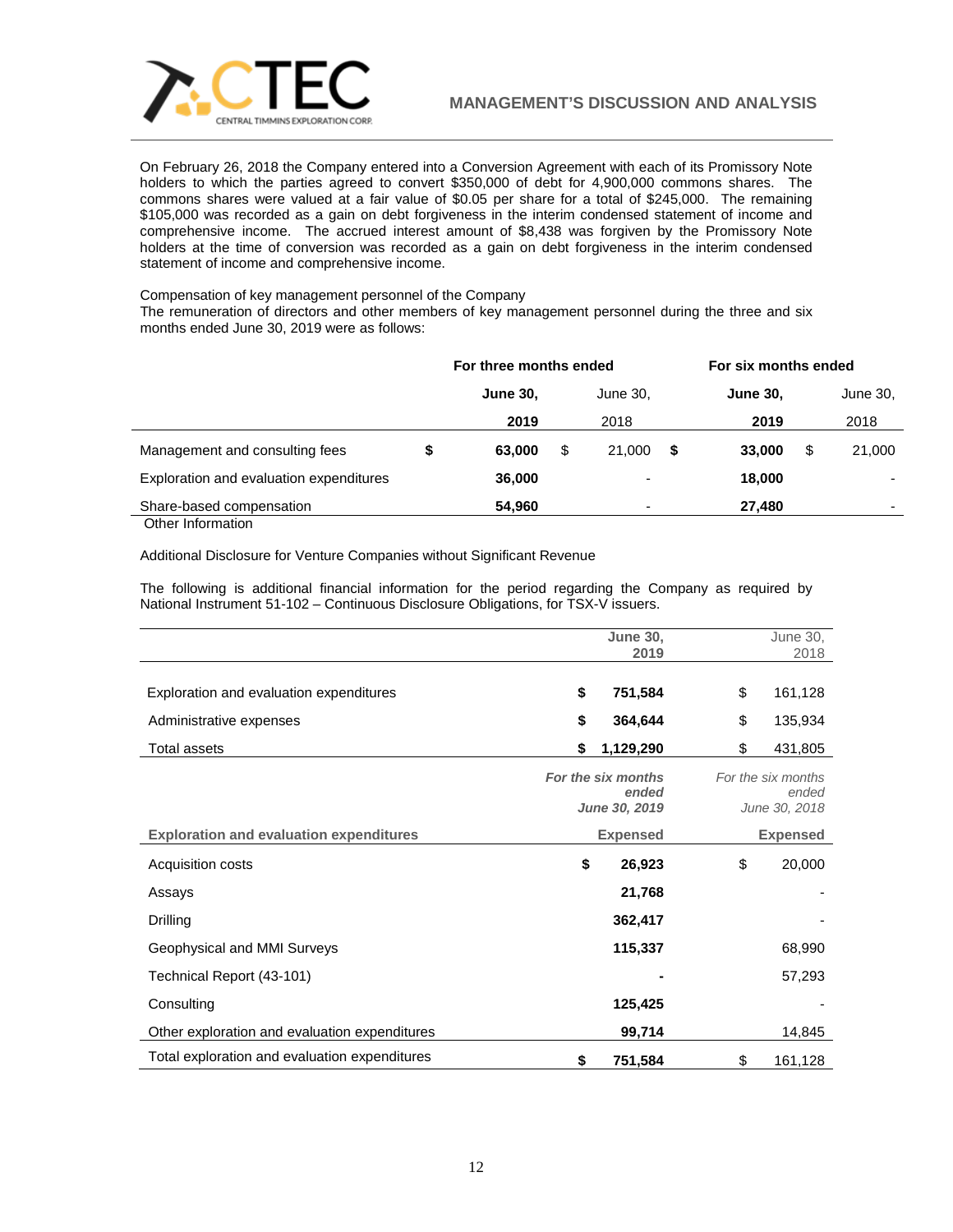

| <b>Administrative Expenses</b>       | For the six months<br>ended<br>June 30, 2019 | For the six months<br>ended<br>June 30, 2018 |
|--------------------------------------|----------------------------------------------|----------------------------------------------|
| Interest income                      | \$<br>(6, 640)                               | \$                                           |
| General and administrative           | 27,998                                       | 22,038                                       |
| Depreciation                         | 19,568                                       |                                              |
| Share-based payments                 | 69,180                                       |                                              |
| Interest expense                     | 2,743                                        |                                              |
| Interest on related party loans      |                                              | 5,465                                        |
| Professional fees                    | 133,583                                      | 102,280                                      |
| Shareholder information              | 29,762                                       | 3,720                                        |
| Investor relations and travel        | 88,450                                       | 2,431                                        |
|                                      | \$<br>364,644                                | \$<br>135,934                                |
| <b>Outstanding share data</b>        | As at June 30, 2019                          | As at June 30, 2018                          |
| Issued and outstanding common shares | 51,350,000                                   | 28,800,000                                   |

**Significant Accounting Policies**

**Adoption of new and revised standards and interpretations**

*Adoption of new and revised standards and interpretations*

• IFRS 16 – Leases – In January 2016, the IASB issued IFRS 16 - Leases ("IFRS 16"), replacing IAS 17 - Leases. IFRS 16 provides a single lessee accounting model and requires the lessee to recognize assets and liabilities for all leases on its statement of financial position, providing the reader with greater transparency of an entity's lease obligations.

At January 1, 2019, the Company adopted the following and there was no material impact on the Company's financial statements.

All leases are accounted for by recognizing a right-of-use asset and a lease liability except for:

- Leases of low value assets; and
- Leases with a duration of twelve months or less.

Lease liabilities are measured at the present value of the contractual payments due to the lessor over the lease term, with the discount rate determined by the incremental borrowing rate on commencement of the lease is used. Variable lease payments are only included in the measurement of the lease liability if they depend on an index or rate. In such cases, the initial measurement of the lease liability assumes the variable element will remain unchanged throughout the lease term. Other variable lease payments are expensed in the period to which they relate.

On initial recognition, the carrying value of the lease liability also includes:

- Amounts expected to be payable under any residual value guarantee;
- The exercise price of any purchase option granted if it is reasonable certain to assess that option;
- Any penalties payable for terminating the lease, if the term of the lease has been estimated on the basis of termination option being exercised.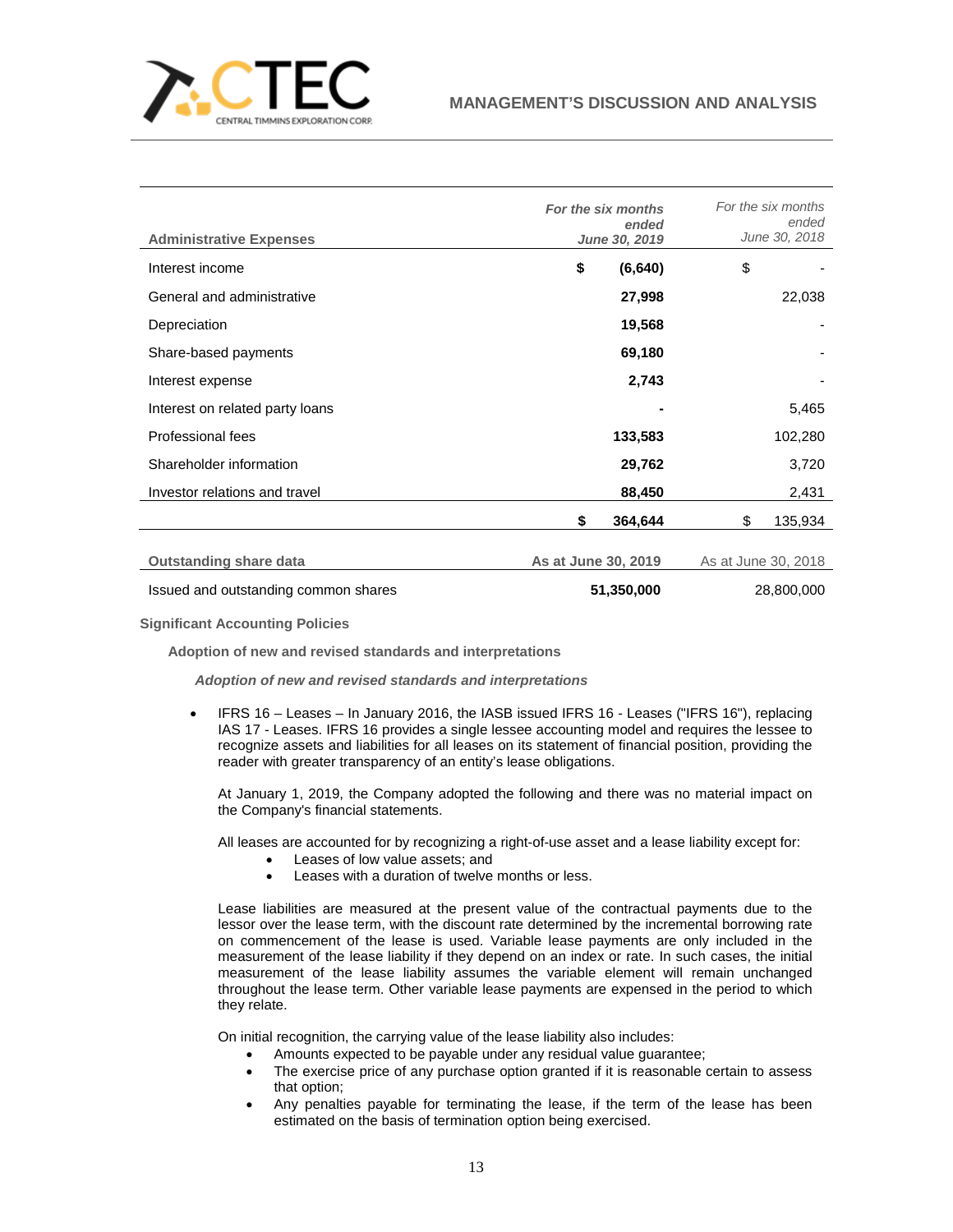

Right-of-use assets are initially measured at the amount of the lease liability, reduced for any lease incentives received, and increased for:

- Lease payments made at or before commencement of the lease;
- Initial direct costs incurred; and
- The amount of any provision recognized where the Company is contractually required to dismantle, remove or restore the leased asset.

Lease liabilities, on initial measurement, increase as a result of interest charged at a constant rate on the balance outstanding and are reduced for lease payments made.

Right-of-use assets are amortized on a straight-line basis over the remaining term of the lease or over the remaining economic life of the asset if this is judged to be shorter than the lease term.

When the Company revises its estimate of the term of any lease, it adjusts the carrying amount of the lease liability to reflect the payments to make over the revised term, which are discounted at the same discount rate that applied on lease commencement. The carrying value of lease liabilities is similarly revised when the variable element of future lease payments dependent on a rate or index is revised. In both cases an equivalent adjustment is made to the carrying value of the right-of-use asset, with the revised carrying amount being amortized over the remaining (revised) lease term.

## **Dividends**

The Company has neither declared nor paid any dividends on its common shares. The Company intends to retain its earnings, if any, to finance growth and expand its operations and does not anticipate paying any dividends on its common shares in the foreseeable future.

## **Assessment of Recoverability of Future Income Tax Assets**

In preparing the financial statements, the Company is required to estimate its income tax obligations. This process involves estimating the actual tax exposure together with assessing temporary differences resulting from differing treatment of items for tax and accounting purposes. The Company assesses, based on all available evidence, the likelihood that the future income tax assets will be recovered from future taxable income and, to the extent that recovery cannot be considered "more likely than not," a valuation allowance is established. If the valuation allowance is changed in a period, an expense or benefit must be included within the tax provision on the income statement.

#### **Assessment of Recoverability of HST Recoverable**

The carrying amount of HST Recoverable is considered representative of its values. The Company assesses the likelihood that HST will be recovered and, to the extent that recovery is considered doubtful, a provision for doubtful accounts is recorded.

#### **Critical Accounting Policies**

#### **Going Concern**

The business of mining and exploring for minerals involves a high degree of risk and there can be no assurance that current exploration programs will result in profitable mining operations. The recoverability of the carrying value of interest in mineral properties and the Company's continued existence is dependent upon the preservation of its interest in the underlying properties, the discovery of economically recoverable mineral resources and reserves, the achievement of profitable operations, or the ability of the Company to raise additional financing, if necessary, or alternatively upon the Company's ability to dispose of its interests on an advantageous basis. Changes in future conditions could require material write-downs to the carrying values.

The Company has historically relied on equity financing to raise capital and future raises may be impacted by the current global situation and economic uncertainties. Management has considered how these conditions may impact the Company's viability given its current capital structure and considers that until the outcome of financing activities is known there is significant doubt about the Company's ability to continue as a going concern.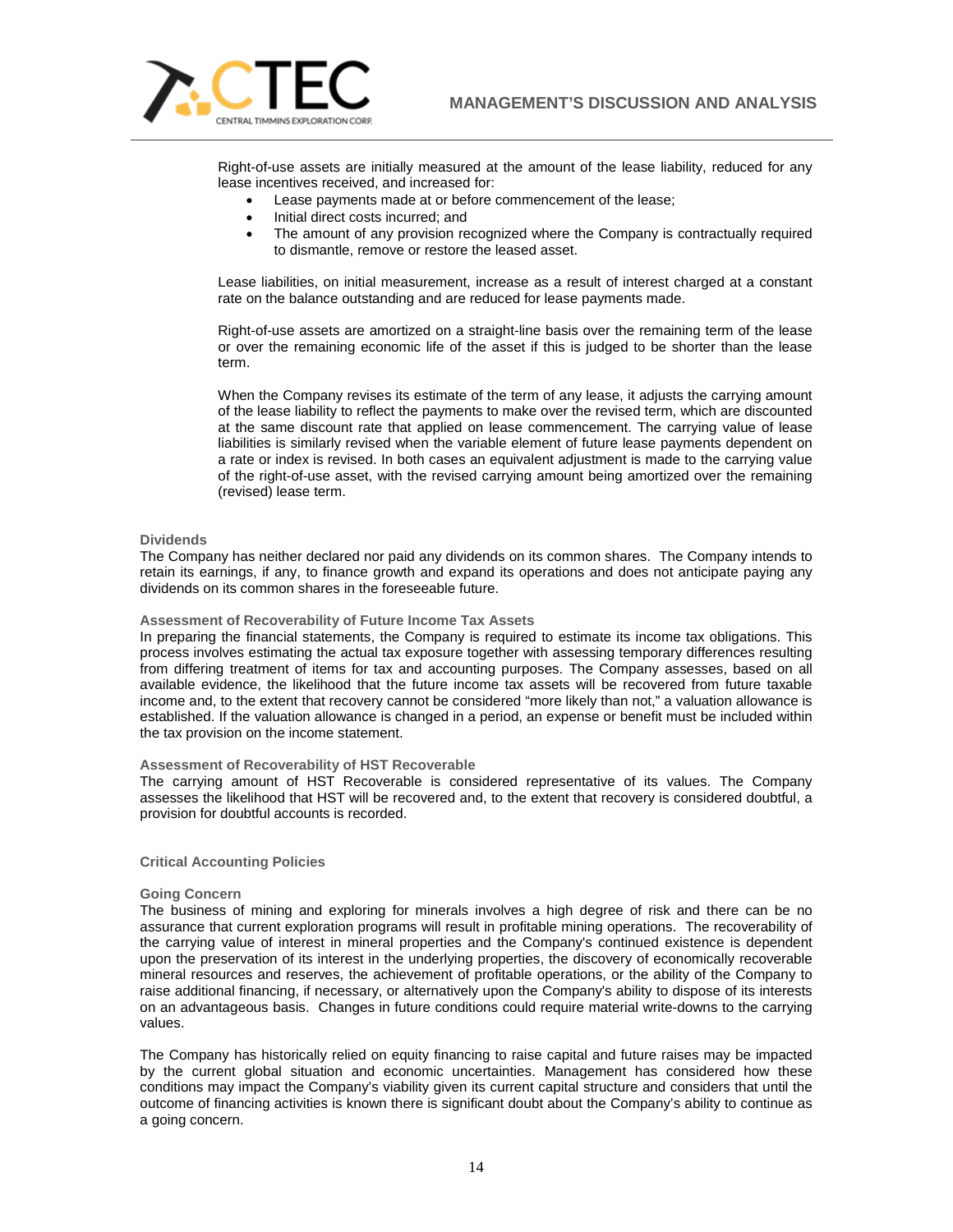

Although the Company has taken steps to verify title to the properties on which it is conducting exploration and in which it has an interest, in accordance with industry standards for the current stage of exploration of such properties, these procedures do not guarantee the Company's title. Property title may be subject to unregistered prior agreements, aboriginal claims, unregistered claims, and non-compliance with regulatory and environmental requirements.

Management plans to secure the necessary financing through the issuance of new equity or debt instruments, and/or by entering into joint venture arrangements. Nevertheless, there is no guarantee that these initiatives will be successful.

The Company will require substantial additional funds to further explore and, if warranted, develop its exploration properties. The Company has limited financial resources and no current source of recurring revenue, and there is no assurance that additional funding will be available to the Company to carry out the completion of its planned exploration activities. There can be no assurance that the Company will be able to obtain adequate financing in the future or that the terms of such financing will be favourable. Failure to obtain such additional financing could result in the delay or indefinite postponement of further exploration and property development. The terms of any additional financing obtained by the Company could result in substantial dilution to the shareholders of the Company.

### **Income Tax**

The Company accounts for income taxes in accordance with the asset and liability method. The determination of future income tax assets and liabilities is based on the differences between the financial statement and the income tax bases of assets and liabilities, using substantively enacted tax rates in effect for the period in which the differences are expected to reverse. Future income tax assets are recorded to recognize tax benefits only to the extent that, based on available evidence, it is more likely than not that they will be realized.

**Cash**

Cash consists of cash held with a Canadian chartered bank.

#### **Loss per Share**

Basic loss per share is determined by dividing the net loss by the weighted average number of ordinary shares outstanding during the financial period. Diluted loss per share is calculated using the treasury stock method. The amount is the same as basic loss per share as the effect of including potential issues of shares under option or from warrant exercises would be anti-dilutive.

## **Capital Management**

The Company includes shareholders equity (deficit) in the definition of capital.

The Company manages its capital structure and makes adjustments to it, based on the funds available to the Company, in order to support the acquisition, exploration and development of mineral properties and to ensure it continues as a going concern. The Board of Directors does not establish quantitative return on capital criteria for management, but rather relies on the expertise of the Company's management to sustain future development of the business.

All of the properties in which the Company currently has an interest are in the exploration stage with no operating revenues; as such, the Company is dependent on external financing to fund its activities. In order to carry out the planned exploration and pay for administrative costs, the Company will spend its existing working capital and raise additional amounts as needed. The Company will continue to assess new properties and seek to acquire an interest in additional properties if management feels there is sufficient geologic or economic potential and if it has adequate financial resources to do so.

Recent market conditions have and are expected to continue to have an adverse impact on the ability of junior mining exploration companies to secure equity funding. The Company relies on equity financing to raise capital and will continue its attempts to do so. Although CTEC was successful in securing debt and equity financing in the current and recent periods, there is no guarantee that future fund-raising attempts will be equally successful.

Management reviews its capital management approach on an ongoing basis and believes that this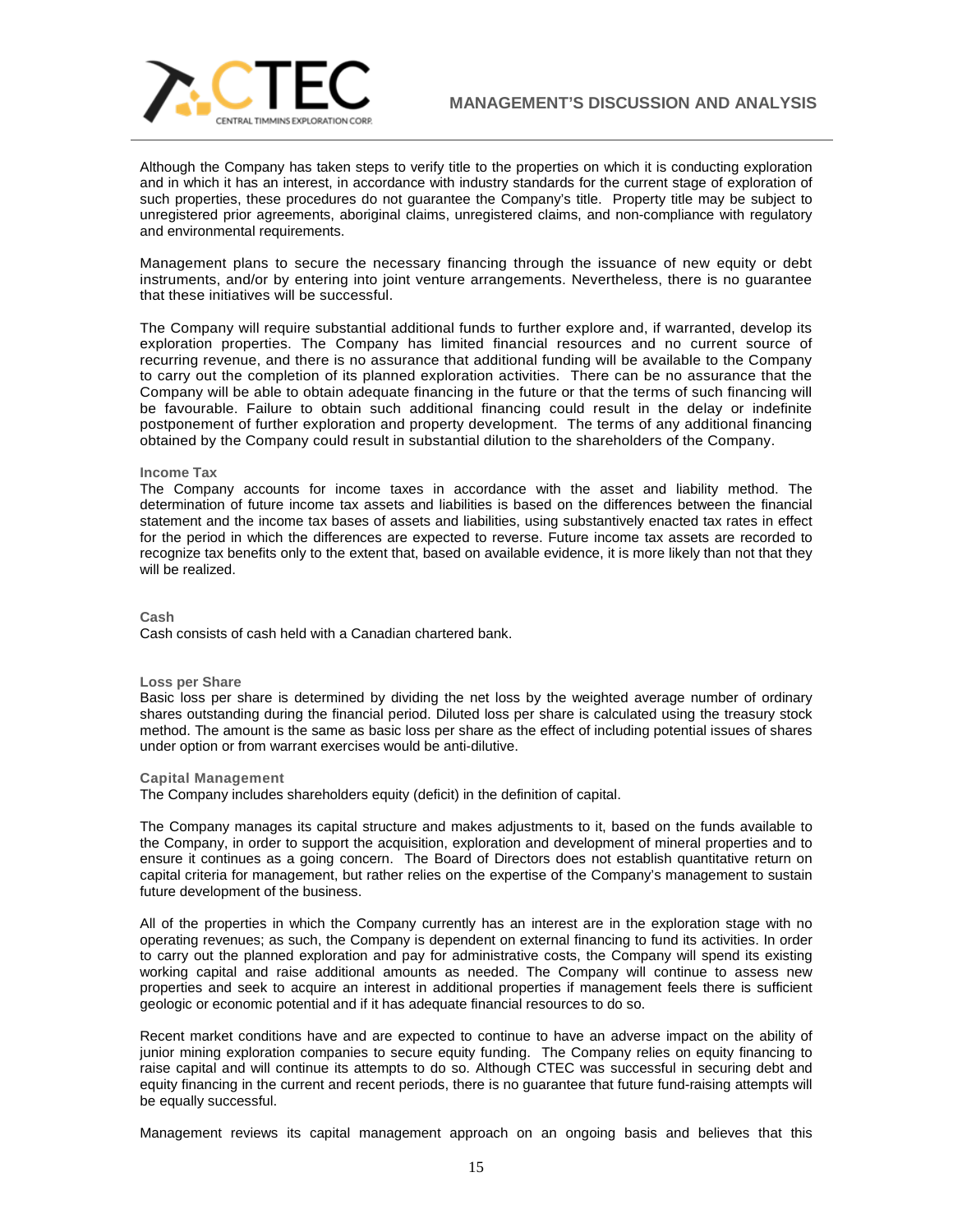

approach, given the relative size of the Company, is reasonable.

The Company classifies financial instrument fair values in a hierarchy comprising three levels reflecting the significance of the inputs used in making the measurements, described as follows:

Level 1: Valuations based on quoted prices (unadjusted) in active markets for identical assets or liabilities;

- Level 2: Valuations based on directly or indirectly observable inputs in active markets for similar assets or liabilities, other than Level 1 prices, such as quoted interest or currency exchange rates; and
- Level 3: Valuations based on significant inputs that are not derived from observable market data, such as discounted cash flow methodologies based on internal cash flow forecasts.

Cash is classified as level 1.

## **Financial Risk Factors**

#### **Financial Instruments**

On July 24, 2014, the IASB issued the completed IFRS 9 – Financial Instruments ("IFRS 9") to come into effect on January 1, 2018 with early adoption permitted.

IFRS 9 includes finalized guidance on the classification and measurement of financial assets. Under IFRS 9, financial assets are classified and measured either at amortized cost, fair value through other comprehensive income ("FVOCI") or fair value through profit or loss ("FVTPL") based on the business model in which they are held and the characteristics of their contractual cash flows. IFRS 9 largely retains the existing requirements in IAS 39 – Financial Instruments: Recognition and Measurement ("IAS 39"), for the classification and measurement of financial liabilities.

The Company adopted IFRS 9 in its financial statements on January 1, 2018. Due to the nature of its financial instruments, the adoption of IFRS 9 had no impact on the opening accumulated deficit balance on January 1, 2018. The impact on the classification and measurement of its financial instruments is set out below.

All financial assets not classified at amortized cost or FVOCI are measured at FVTPL. On initial recognition, the Company can irrevocably designate a financial asset at FVTPL if doing so eliminates or significantly reduces an accounting mismatch.

A financial asset is measured at amortized cost if it meets both of the following conditions and is not designated at FVTPL:

- It is held within a business model whose objective is to hold the financial asset to collect the contractual cash flows associated with the financial asset instead of selling the financial asset for a profit or loss;
- Its contractual terms give rise to cash flows that are solely payments or principal and interest.

All financial instruments are initially recognized at fair value on the statement of financial position. Subsequent measurement of financial instruments is based on their classification. Financial assets and liabilities classified at FVTPL are measured at fair value with changes in those fair values recognized in the statement of loss and comprehensive loss for the period. Financial assets are classified at amortized cost and financial liabilities are measured at amortized cost using the effective interest method.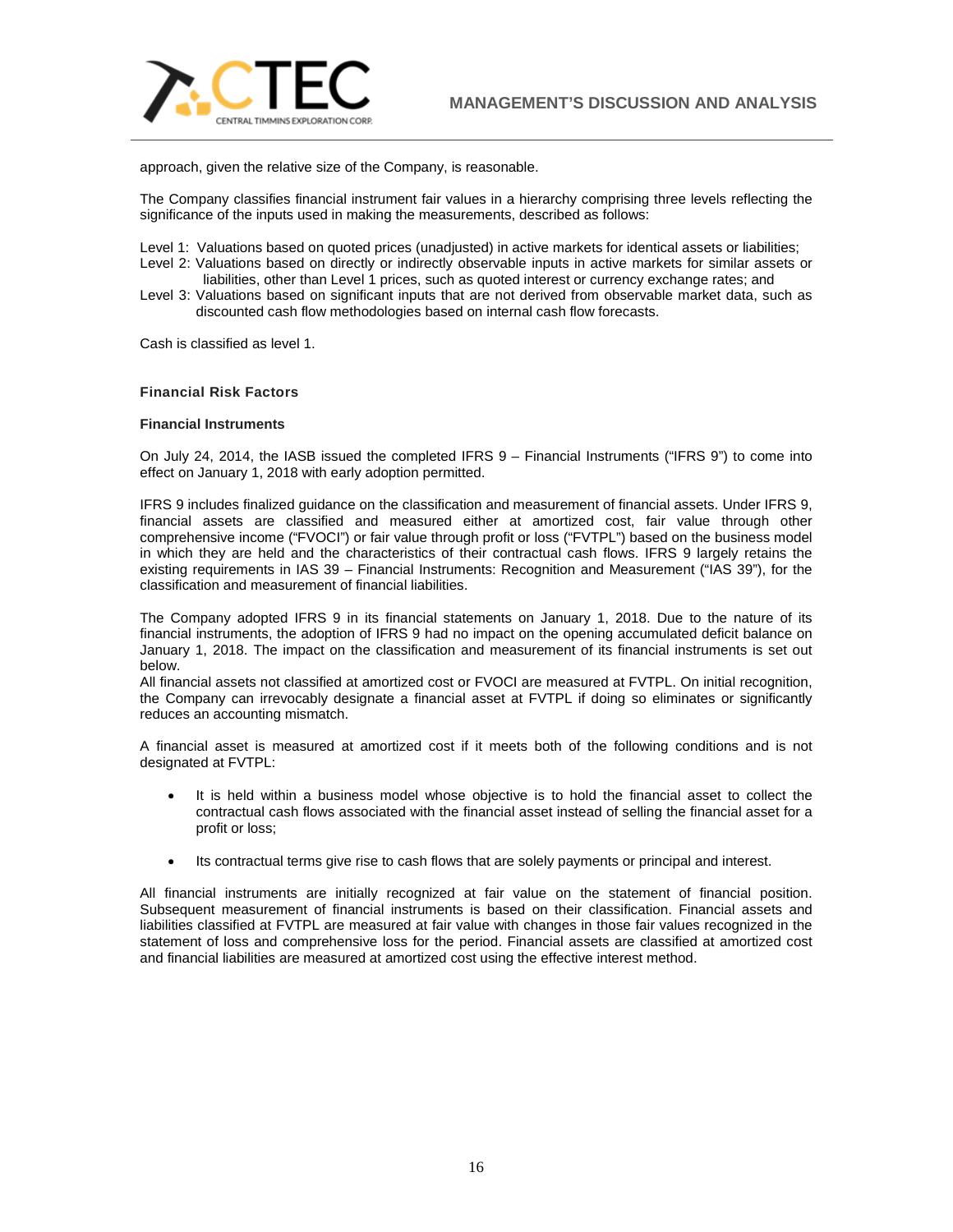

The following table summarizes the classification and measurement changes under IFRS 9 for each financial instrument:

| <b>Classification</b><br><b>IFRS 9</b>                | <b>IAS 39</b>                          |
|-------------------------------------------------------|----------------------------------------|
| Cash<br><b>FVTPL</b>                                  | <b>FVTPL</b>                           |
| Receivables and other assets<br><b>Amortized Cost</b> | Loans and receivables (amortized cost) |
| Trade and other payables<br><b>Amortized Cost</b>     | Other financial liabilities            |
| Due to related parties<br><b>Amortized Cost</b>       | Other financial liabilities            |

The original carrying value of the Company's financial instruments under IAS 39 has not changed under IFRS 9.

## **Risks**

A summary of the Company's risk exposures as it relates to financial instruments are reflected below:

**(i) Credit Risk**

Credit risk is the risk of loss associated with a counter-party's inability to fulfill its payment. The Company's credit risk is primarily attributable to cash and receivables and other assets included in current assets. The Company has no material concentration of credit risk arising from operations. Cash consists of bank deposits, which are held by a Canadian chartered bank, and management believes the risk of loss is remote. The Company's receivables and other assets are normally collected within a 60-90 day period. The Company has not experienced any significant collection issues to June 30, 2019.

The Company's maximum exposure to credit risk as at June 30, 2019 is the carrying value of cash.

**(ii) Liquidity Risk**

The Company's approach to managing liquidity risk is to ensure that it will have sufficient liquidity to meet liabilities when due and ensuring an adequate supply of funds to enable the Company to carry out its intended programs. As at June 30, 2019, the Company had a cash balance of \$1,033,409 (December 31, 2018 - \$2,068,312) to settle current liabilities of \$251,874 (December 31, 2018 - \$504,953). All of the Company's financial trade liabilities have contractual maturities of less than one year and are subject to normal trade terms.

As at June 30, 2019, the Company had working capital of \$835,642 (December 31, 2108 - \$1,652,464). In order to meet its longer-term working capital needs and property exploration expenditures, the Company intends on securing additional financing to ensure that those obligations are properly discharged. As such, management believes that the Company will then have sufficient working capital to discharge its current and anticipated obligations for a minimum of one year. There can be no assurance that CTEC will be successful in its efforts to arrange additional financing on terms satisfactory to the Company. If additional financing is raised through the issuance of shares from the treasury of the Company, control of CTEC may change and shareholders may experience additional dilution. If adequate financing is not available or cannot be obtained on a timely basis, the Company may be required to delay, reduce the scope of, or eliminate one or more of its exploration activities or relinquish some or all of its rights to certain of its interests in mineral properties.

**(iii) Interest Rate Risk**

The Company's interest rate risk related to interest-bearing obligations and deposits is as follows:

The Company is subject to interest charges of 10% on related party loans payable (Note 11).

## **Additional Capital**

The continued exploration by the Company will require substantial additional financing. There can be no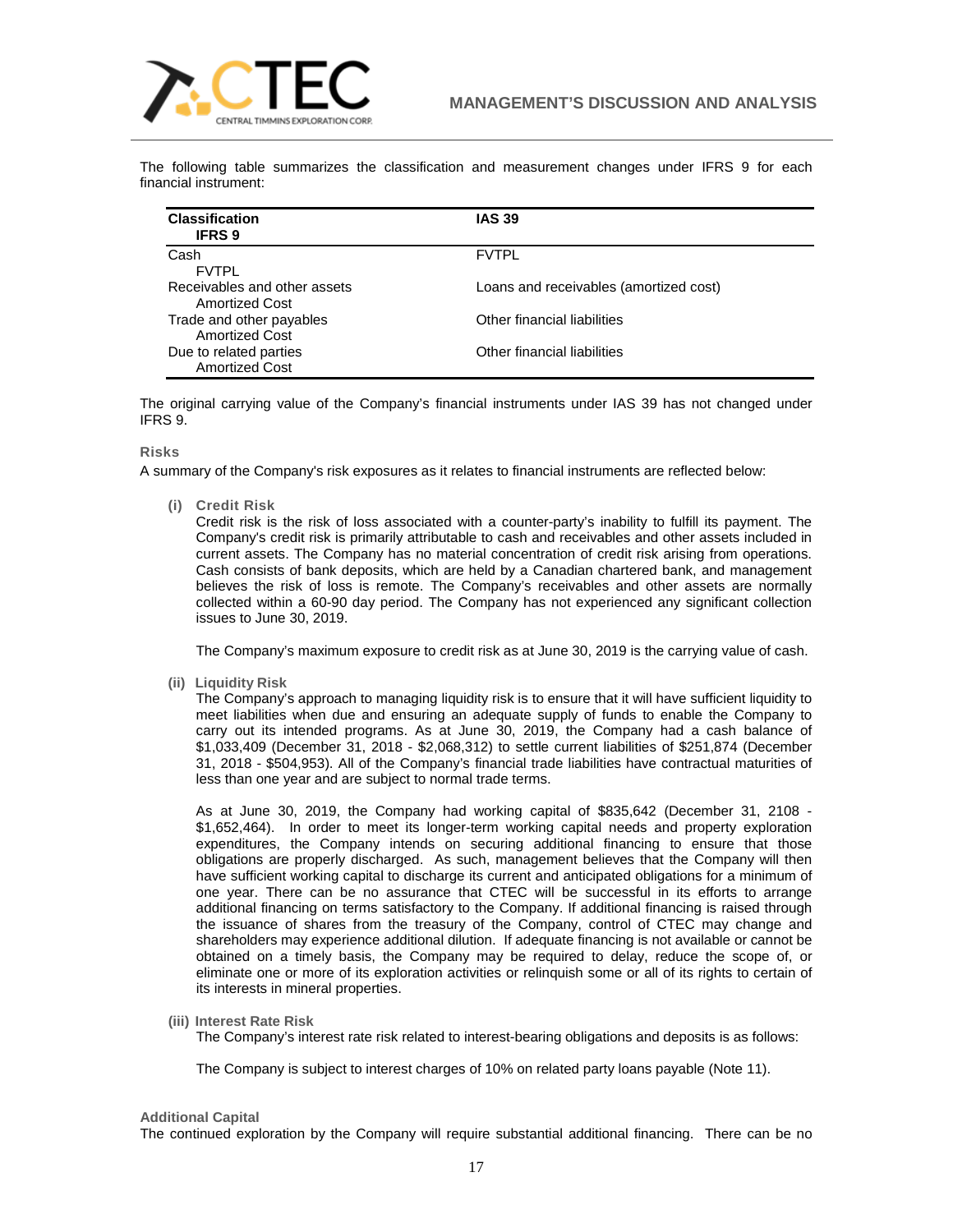

assurance that additional capital or other types of financing will be available if needed or that, if available, the terms of such financings will be favorable to the Company. In addition, low commodity prices may affect the Company's ability to obtain financing since the equity investment that constitutes the primary asset of the Company is linked to such prices.

## **Critical Accounting Estimates**

The preparation of financial statements in conformity with IFRS requires management to make judgments and estimates and form assumptions that affect the reported amounts of assets and liabilities at the date of the financial statements and reported amounts of revenues and expenses during the reporting period. On an ongoing basis, management evaluates its judgments and estimates in relation to assets, liabilities, revenue and expenses. Management uses historical experience and various other factors it believes to be reasonable under the given circumstances as the basis for its judgments and estimates. Actual outcomes may differ from these estimates under different assumptions and conditions.

The most significant estimates and judgments relate to, but are not limited to, the following:

- determination of the flow-through share premium requires the use of estimates when calculating the premium associated with the issuance of flow-through shares compared with common shares;
- the calculation of the fair value of share‐based payments requires the use of estimates of inputs in the Black-Scholes option pricing valuation model;
- accounting policy for exploration and evaluation expenditures as an expense;
- ownership and control of property requires the use of judgment;
- incremental borrowing rate to obtain an asset of similar value to the right-of-use asset;
- provisions for income taxes expected to be paid based on a qualitative assessment of relevant factors; and
- assessment of the going concern assumption as detailed in Note 1 to the financial statements.

# **Forward-looking Statements**

This Management's Discussion and Analysis includes "forward-looking statements", within the meaning of applicable securities legislation, which are based on the opinions and estimates of Management and are subject to a variety of risks and uncertainties and other factors that could cause actual events or results to differ materially from those projected in the forward-looking statements. Forward-looking statements are often, but not always, identified by the use of words such as "seek", "anticipate", "budget", "plan", "continue", "estimate", "expect", "forecast", "may", "will", "project", "predict", "potential", "targeting", "intend", "could", "might", "should", "believe" and similar words suggesting future outcomes or statements regarding an outlook. Such risks and uncertainties include, but are not limited to, risks associated with the mining industry (including operational risks in exploration, development and production; delays or changes in plans with respect to exploration or development projects or capital expenditures; the uncertainty of mineral resources and reserve estimates; the uncertainty of estimates and projections in relation to production, costs and expenses; the uncertainty surrounding the ability of CTEC to obtain all permits, consents or authorizations required for its operations and activities; and health safety and environmental risks), the risk of commodity price and foreign exchange rate fluctuations, the ability of CTEC to fund the capital and operating expenses necessary to achieve the business objectives of CTEC, the uncertainty associated with commercial negotiations and negotiating with foreign governments and risks associated with international business activities, as well as those risks described in public disclosure documents filed by CTEC. Due to the risks, uncertainties and assumptions inherent in forward-looking statements, prospective investors in securities of CTEC should not place undue reliance on these forward-looking statements. Statements in relation to "reserves" are deemed to be forward-looking statements, as they involve the implied assessment, based on certain estimates and assumptions, that the reserves described can be profitably exploited in the future.